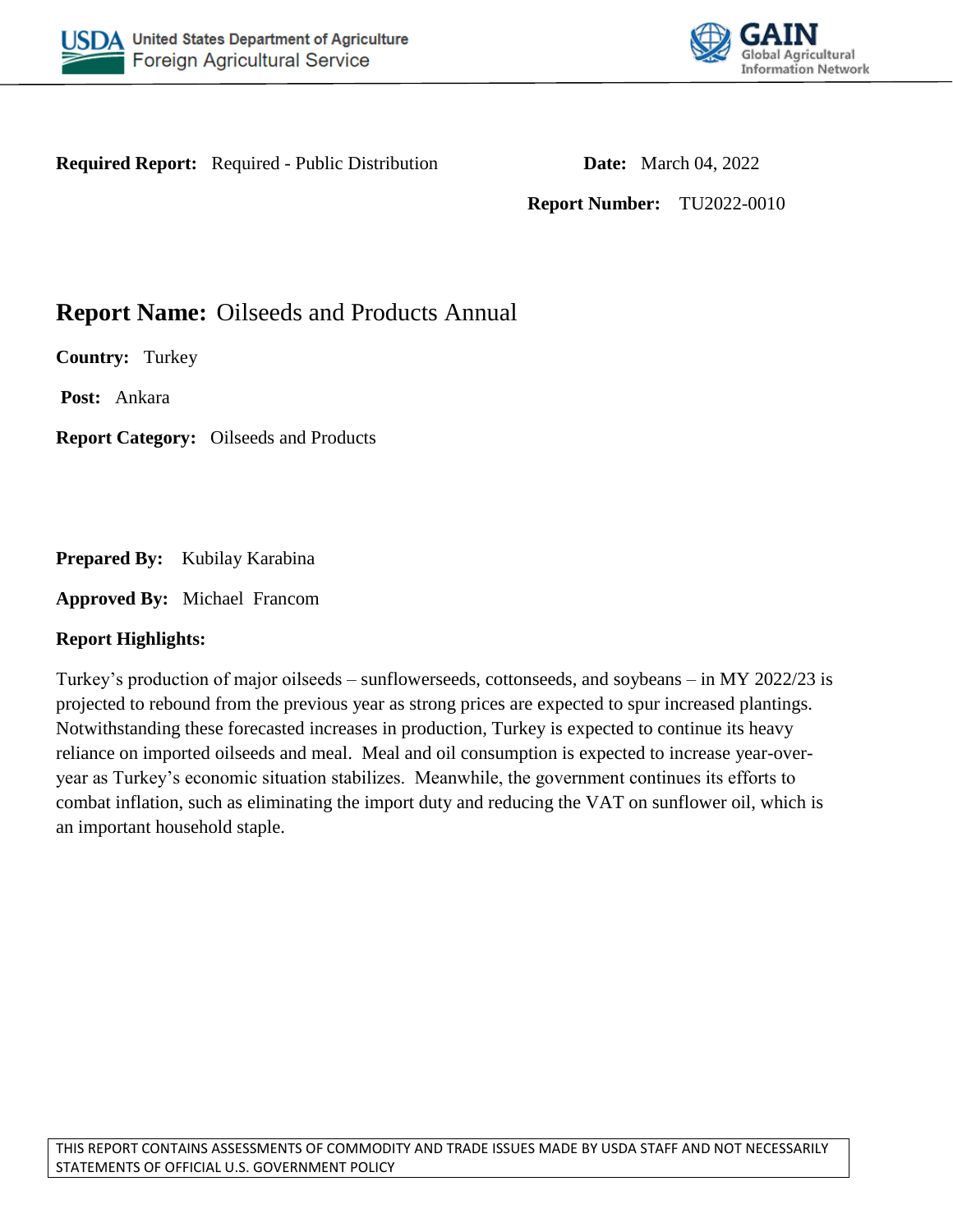# **OILSEEDS**

In MY 2022/23, Turkey's total production of oilseeds - sunflowerseeds, cottonseeds, and soybeans - is projected to increase about eight percent year-over-year to nearly 3.4 MMT. This increase is predicted based on the expectation that farmers will increase oilseed plantings in response to anticipated higher profit margins compared to alternative crops.

Farmers are expected to still face higher input costs for seed, fertilizer, electricity, fuel, and crop protectants. While these higher costs will temper larger oilseed production gains in MY 2022/23, production is still expected to increase as oilseed prices are projected to remain strong enough to offset these higher input costs. Additionally, continued government support payments are expected to help incentivize production and take some of the edge off of higher input prices.

The government of Turkey continues to support the production of 21 strategic crops, among which are the major oilseeds, under the "agricultural basins" concept. Various kinds of support are provided to famers growing these strategic crops within these geographic basins. As announced in *[the Official](https://www.resmigazete.gov.tr/eskiler/2021/11/20211111-5.pdf)  [Gazette](https://www.resmigazete.gov.tr/eskiler/2021/11/20211111-5.pdf)* last November*,* overall support for CY2021 was nearly 25 billion Turkish Lira (\$1.8 billion), similar to the previous year's amount, but with relatively less purchasing power because of high inflation. CY2021 support payments will be paid out in CY2022. overall support for CY2021 was nearly 25 billion Turkish Lira (\$1.8 billion), similar to the previous year's amount. CY2021 support payments will be paid out in CY2022.

As part of this larger support program, the government pays a premium to farmers to incentivize oilseed production and also offers price supports to offset fuel and fertilizer costs. The 2021 production premiums increased for sunflowerseed and canola, while the incentives for the other oilseeds remained unchanged. See table below for details. Canola saw the highest year-on-year increase with the premium going from 500 Turkish Lira (TL)/MT to 800 TL/MT. This increase is expected to trigger increased canola production.

The government also increased the 2020/21 fuel and fertilizer support payments in response to the higher costs for these inputs. Cottonseed producers now receive 760 TL/HA, up from 620 TL/HA the year prior. Sunflowerseed and soybean producers are receiving 370 TL/HA and 380 TL/HA, compared to 260 TL/HA the year before. Meanwhile, olive producers are getting 250 TL/HA, versus 150 TL/HA the previous year.

| Table: Turkey Oilseed Production Premiums (TL/MT)<br>Exchange Rate: US\$1=TL 14 as of February 2022 |     |     |      |      |  |  |  |  |
|-----------------------------------------------------------------------------------------------------|-----|-----|------|------|--|--|--|--|
| 2018<br>2020<br>2019<br>2021<br>Crop                                                                |     |     |      |      |  |  |  |  |
| Sunflowerseed                                                                                       | 400 | 400 | 400  | 500  |  |  |  |  |
| Soybean                                                                                             | 600 | 600 | 600  | 600  |  |  |  |  |
| Canola                                                                                              | 500 | 500 | 500  | 800  |  |  |  |  |
| Cottonseed                                                                                          | 800 | 800 | 1100 | 1100 |  |  |  |  |
| Olive Oil                                                                                           | 800 | 800 | 800  | 800  |  |  |  |  |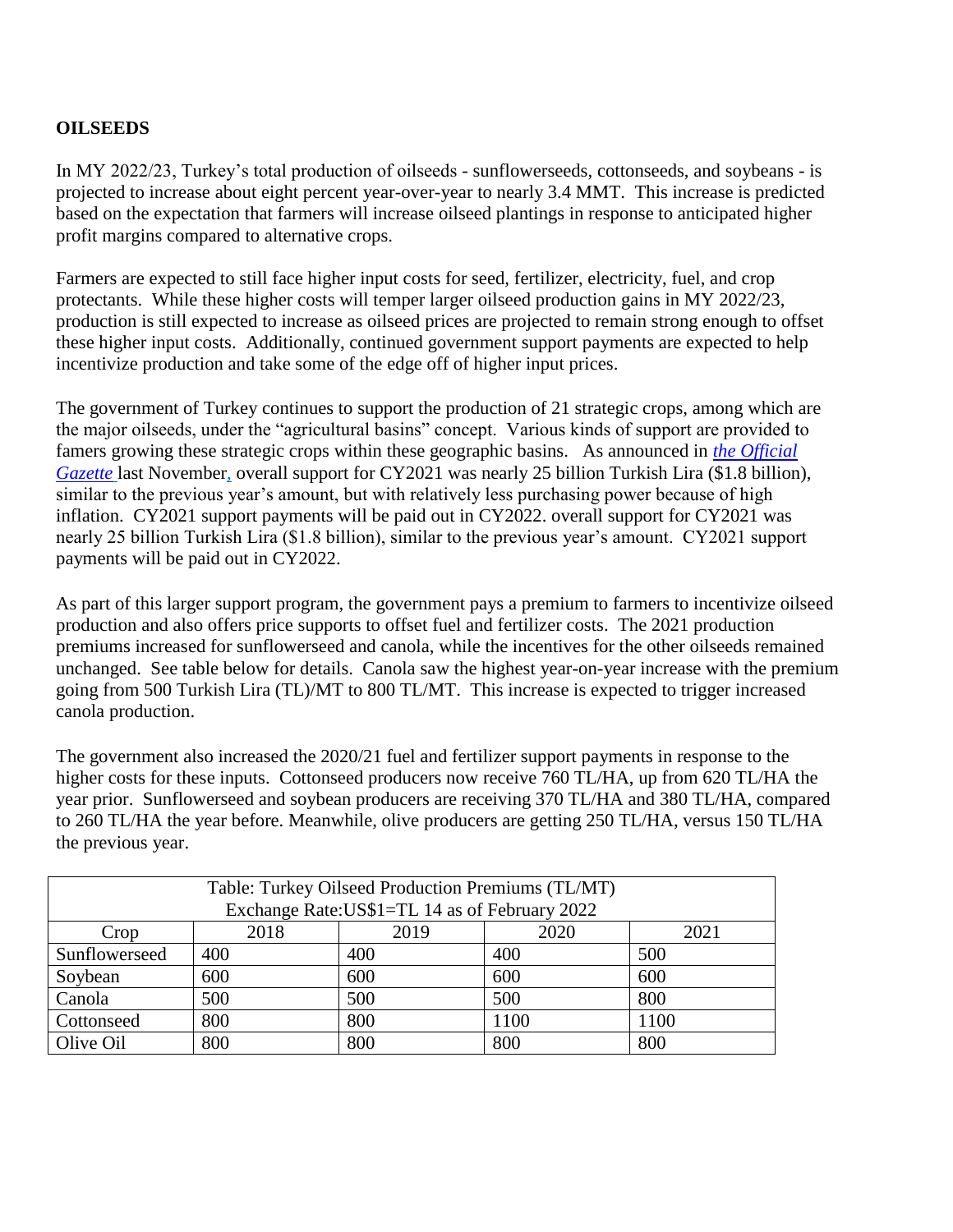Despite the government's effort to increase overall oilseed production, Turkey remains dependent on oilseed imports since domestic production is insufficient to meet demand. Oilseed imports are forecast to rebound in MY 2022/23 based on the expectation that demand from the food and feed sector will remain strong, and economic conditions in the country will stabilize. In the final quarter of 2021, the Turkish Lira depreciated sharply against the USD, exacerbating the country's rising inflation. Owing to these unstable conditions, oilseed imports in MY 2021/22 are expected to contract.

The government has instituted various measures to curb inflation, as described in our Grain & Feed [Update from January.](https://apps.fas.usda.gov/newgainapi/api/Report/DownloadReportByFileName?fileName=Grain%20and%20Feed%20Update_Ankara_Turkey_01-30-2022.pdf) Among these measures was a cut to the import tariffs on sunflowerseed and sunflowerseed oil. The tariffs on other oilseeds remain unchanged.

Besides the major oilseeds produced in Turkey, canola is becoming increasingly popular among farmers, especially in central Anatolia, where some growers are switching from sugar beets and corn to canola. Some of the rising popularity is linked to an increase in the canola production incentive, as described above. MY 2022/23 canola area harvested is projected to increase to 60,000 hectares, an increase of 25,000 hectares from the previous year. Canola production for this period is forecast at 160,000 metric tons, up year-over-year nearly 100,000 metric tons. Canola meal is used in feed and canola oil is used for cooking and biodiesel.

#### **Sunflowerseed**

| Oilseed, Sunflowerseed                 | 2020/2021            |                 | 2021/2022            |                 | 2022/2023            |                 |
|----------------------------------------|----------------------|-----------------|----------------------|-----------------|----------------------|-----------------|
| <b>Market Year Begins</b>              | Sep 2020             |                 | Sep 2021             |                 | Sep 2022             |                 |
| Turkey                                 | <b>USDA Official</b> | <b>New Post</b> | <b>USDA Official</b> | <b>New Post</b> | <b>USDA Official</b> | <b>New Post</b> |
| <b>Area Planted</b> (1000 HA)          | 730                  | 730             | 760                  | 760             |                      | 790             |
| <b>Area Harvested</b> (1000 HA)        | 720                  | 720             | 760                  | 760             | 0                    | 790             |
| <b>Beginning Stocks</b> (1000 MT)      | 220                  | 220             | 52                   | 52              | 0                    | 90              |
| <b>Production</b> (1000 MT)            | 1560                 | 1560            | 1750                 | 1750            | 0                    | 1850            |
| $MY$ Imports (1000 MT)                 | 907                  | 907             | 1350                 | 850             | $\overline{0}$       | 950             |
| Total Supply (1000 MT)                 | 2687                 | 2687            | 3152                 | 2652            | 0                    | 2890            |
| MY Exports (1000 MT)                   | 123                  | 123             | 130                  | 100             | 0                    | 120             |
| Crush(1000 MT)                         | 2300                 | 2300            | 2700                 | 2250            | 0                    | 2470            |
| Food Use Dom. Cons. (1000 MT)          | 210                  | 210             | 215                  | 210             | 0                    | 215             |
| <b>Feed Waste Dom. Cons.</b> (1000 MT) |                      | 2               | 2                    |                 | $\Omega$             | $\overline{c}$  |
| Total Dom. Cons. (1000 MT)             | 2512                 | 2512            | 2917                 | 2462            | 0                    | 2687            |
| <b>Ending Stocks</b> (1000 MT)         | 52                   | 52              | 105                  | 90              | 0                    | 83              |
| Total Distribution (1000 MT)           | 2687                 | 2687            | 3152                 | 2652            |                      | 2890            |
| Yield (MT/HA)                          | 2.1667               | 2.1667          | 2.3026               | 2.3026          | $\overline{0}$       | 2.3418          |
| $(1000$ HA), $(1000$ MT), $(MT/HA)$    |                      |                 |                      |                 |                      |                 |

Sunflowerseed PSD (1000 Hectares, 1000 MT)

#### **Area Harvested – Sunflowerseed:**

MY 2022/23 sunflowerseed total area harvested is projected to increase marginally to 790,000 hectares based on the expectation that some farmers will switch from growing wheat to sunflowers in hopes of better profit margins.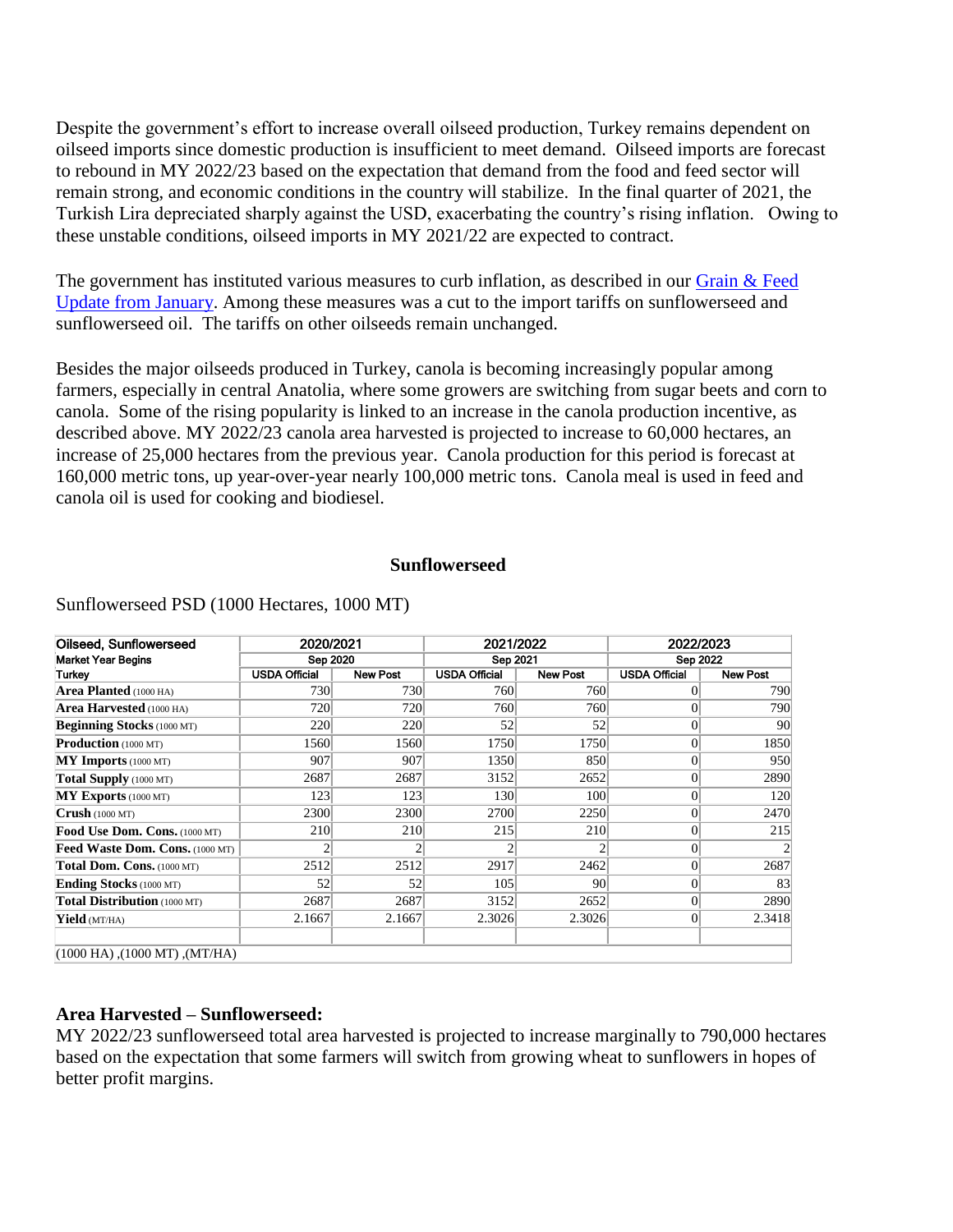This anticipated increase in area is expected to entirely come from oilseed sunflowers, while the area harvested for confection sunflower seed and planting seeds is expected to remain steady from the previous year. Of the MY 2022/23 forecasted area harvested, an estimated 700,000 hectares will be oilseed sunflower, 60,000 hectares of confection sunflowerseed, and 30,000 hectares of planting seed.

More than 40 percent of Turkey's sunflower seed production is concentrated in the Thrace region, where sunflower area competes against wheat, malting barley, and canola. Other major production areas include Central Anatolia and the Cukurova region, where sunflowerseed competes with sugar beets, corn, vegetables, and wheat.

The planting of the MY 2022/23 sunflower crop will begin in April and finish by May.

### **Production – Sunflowerseed:**

MY 2022/23 sunflower seed production is forecast at 1.85 MMT, up year-over-year by 100,000 MT, based on the expectation that the area harvested will marginally expand. This forecasted amount is made up of 1.64 MMT of oilseed sunflower, 140,000 MT of confection sunflower seeds, and 70,000 MT of planting seeds.

MY 2021/22 production remains unchanged at 1.75 MMT. This amount is made up of 1.55 MMT of oilseed sunflowerseed, 130,000 MT confection sunflowerseed, and 70,000 MT planting seeds.

### **Consumption – Sunflowerseed:**

MY 2022/23 total sunflowerseed consumption is projected at 2.687 MMT, up higher from the previous year. This forecasted increase is based on the expectation that local sunflowerseed production will increase and crush demand will expand as economic conditions stabilize.

The MY 2021/22 consumption estimate is cut back by 455,000 MT to 2.462 MMT because of weaker than expected demand, resulting from a depreciating currency and rising inflation.

## **Trade – Sunflowerseed:**

Sunflower seed imports in MY 2022/23 are projected at 950,000 MT, up 100,000 MT from the previous year's new estimate based on stronger crush demand.

The MY 2021/22 import estimate is revised downward by 500,000 MT to 850,000 MT because of weaker than expected demand. As evidence of this weakening, sunflowerseed imports fell by 50 percent from September through December of MY 2021/22, compared to the same period the previous year. Moldova, Romania, and Bulgaria were the main suppliers during this period. Russia was formerly the largest supplier in MY19/20, but Russian imports fell sharply after Russia imposed an export tax on sunflowerseed shipments in 2021.

In response to rising food inflation, the government reduced the tariffs on certain imports, including sunflowerseeds and sunflower oil last year. The duty on sunflowerseeds has been zeroed out from March 2021 through June 2022.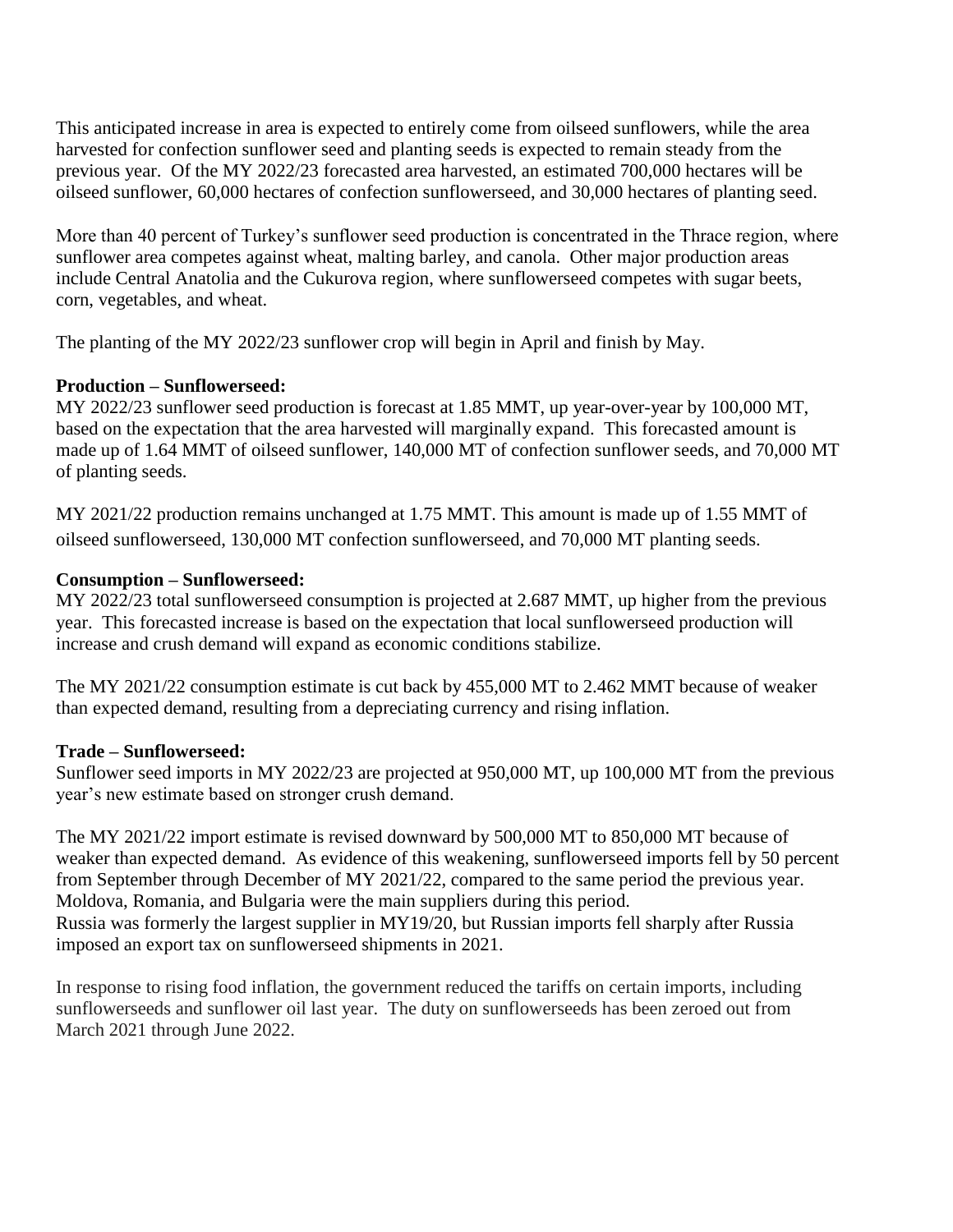| Table: Turkey Sunflowerseed Imports (September-August) (Metric Tons) |           |           |         |                         |  |  |  |  |
|----------------------------------------------------------------------|-----------|-----------|---------|-------------------------|--|--|--|--|
|                                                                      | 2018/19   | 2019/20   | 2020/21 | $2021/22*$<br>(Sep-Dec) |  |  |  |  |
| Moldova                                                              | 391,891   | 135,014   | 163,465 | 49,252                  |  |  |  |  |
| <b>Bulgaria</b>                                                      | 85,811    | 86,923    | 171,718 | 11,378                  |  |  |  |  |
| Romania                                                              | 203,127   | 123,802   | 143,907 | 35,415                  |  |  |  |  |
| <b>Argentina</b>                                                     | 31,651    | 56,454    | 39,296  | 560                     |  |  |  |  |
| <b>Russia</b>                                                        | 209,213   | 608,188   | 58,387  | 20,207                  |  |  |  |  |
| <b>Other</b>                                                         | 193,855   | 167,619   | 330,539 | 12,215                  |  |  |  |  |
| <b>Total</b>                                                         | 1,115,548 | 1,178,000 | 907,312 | 129,027                 |  |  |  |  |

Source: Turkish Statistics Institute

#### **Stocks – Sunflowerseed:**

In MY 2022/23, sunflowerseed stocks are forecast at 83,000 MT, which is similar with the previous year's amount.

#### **Soybeans**

#### Soybean PSD (1000 Hectares, 1000 MT)

| Oilseed, Soybean                    | 2020/2021            |                 | 2021/2022            |                 | 2022/2023<br>Sep 2022 |                 |
|-------------------------------------|----------------------|-----------------|----------------------|-----------------|-----------------------|-----------------|
| <b>Market Year Begins</b>           | Sep 2020             |                 | Sep 2021             |                 |                       |                 |
| Turkey                              | <b>USDA Official</b> | <b>New Post</b> | <b>USDA Official</b> | <b>New Post</b> | <b>USDA Official</b>  | <b>New Post</b> |
| <b>Area Planted</b> (1000 HA)       | 30                   | 30              | 30                   | 32              |                       | 35              |
| Area Harvested (1000 HA)            | 29                   | 29              | 30                   | 32              | $\Omega$              | 35              |
| <b>Beginning Stocks</b> (1000 MT)   | 378                  | 378             | 122                  | 222             |                       | 127             |
| <b>Production</b> (1000 MT)         | 110                  | 110             | 110                  | 125             | $\Omega$              | 140             |
| $MY$ Imports (1000 MT)              | 2745                 | 2745            | 2750                 | 2450            | $\Omega$              | 2900            |
| Total Supply (1000 MT)              | 3233                 | 3233            | 2982                 | 2797            | $\Omega$              | 3167            |
| MY Exports (1000 MT)                | 61                   | 61              | 50                   | 70              | $\vert 0 \vert$       | 70              |
| $MY$ Exp. to EU (1000 MT)           | $\Omega$             |                 | $\theta$             |                 | $\Omega$              |                 |
| Crush(1000 MT)                      | 1700                 | 1700            | 1500                 | 1450            | $\Omega$              | 1700            |
| Food Use Dom. Cons. (1000 MT)       | $\Omega$             |                 | $\theta$             |                 | $\Omega$              |                 |
| Feed Waste Dom. Cons. (1000 MT)     | 1350                 | 1250            | 1300                 | 1150            | $\vert 0 \vert$       | 1300            |
| Total Dom. Cons. (1000 MT)          | 3050                 | 2950            | 2800                 | 2600            | $\Omega$              | 3000            |
| Ending Stocks (1000 MT)             | 122                  | 222             | 132                  | 127             | $\Omega$              | 97              |
| Total Distribution (1000 MT)        | 3233                 | 3233            | 2982                 | 2797            | $\Omega$              | 3167            |
| Yield (MT/HA)                       | 3.7931               | 3.7931          | 3.6667               | 3.9063          | $\Omega$              |                 |
| $(1000$ HA), $(1000$ MT), $(MT/HA)$ |                      |                 |                      |                 |                       |                 |

# **Area Harvested – Soybeans:**

MY 2022/23 soybean area harvested is forecast at 35,000 hectares, slightly up from the previous year's newly revised figure of 32,000 hectares due to anticipated favorable returns relative to other crops.

The Cukurova region is the main soybean growing area, accounting for about 95 percent of total production. Overall yields are fairly high since growers are technically proficient and the crop is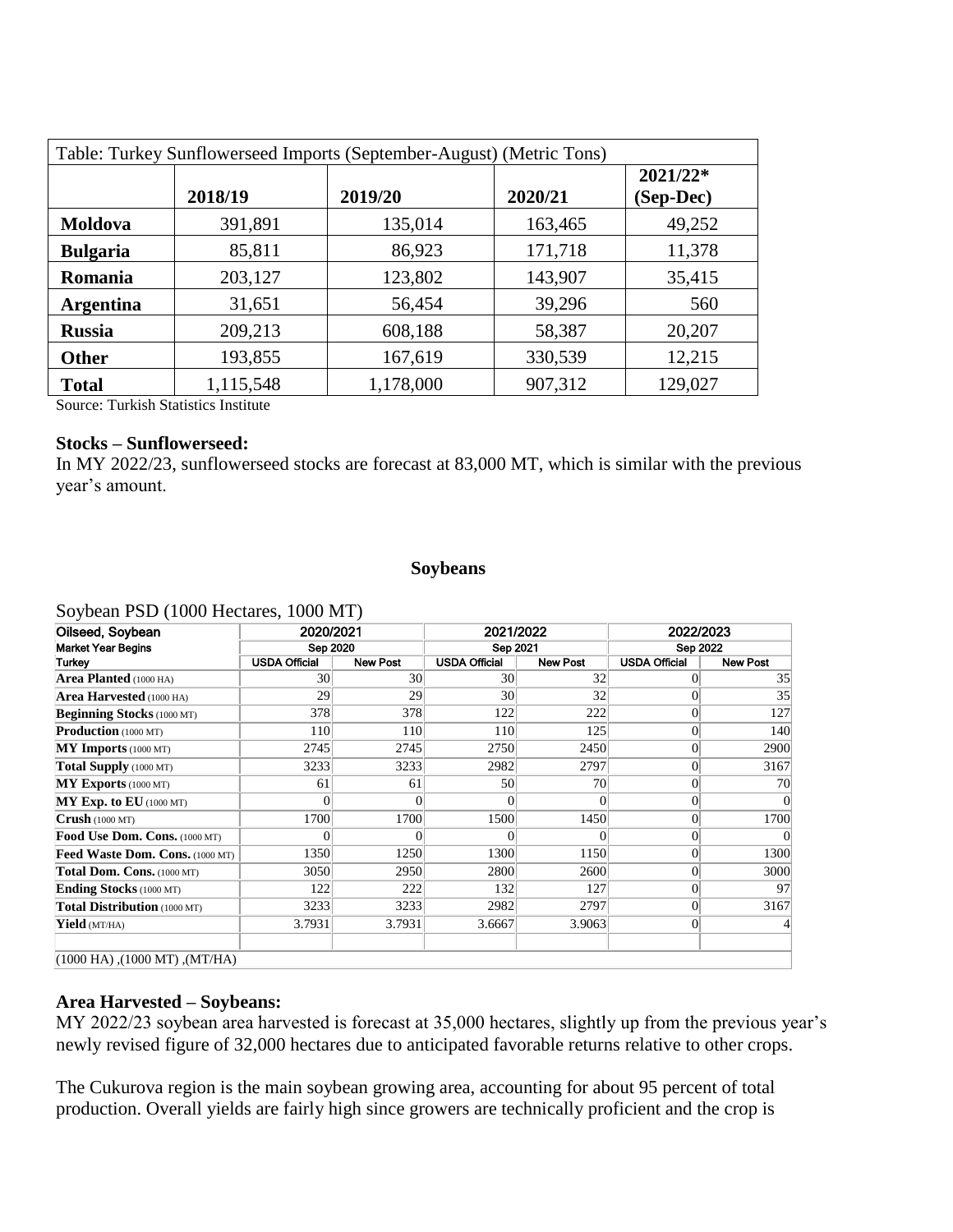irrigated. However, despite strong domestic demand, many farmers continue to prefer planting cotton, corn, and vegetables instead of soybeans. This tendency limits greater production gains. In addition, soybeans are still largely seen as a rotation crop to improve soil health.

### **Production – Soybeans:**

MY 2022/23 soybean production is forecast at 140,000 MT, up slightly compared to a year ago, due to a projected increase in area harvested. MY 2021/22 production is raised slightly higher to 125,000 MT as farmers are expected to respond to strong soybean prices compared to other crops.

## **Consumption – Soybeans:**

MY 2022/23 soybean consumption is forecast up year-over-year to 3.0 MMT, an increase of 400,000 metric tons from the previous year's new estimate. This anticipated increase is based on the assumption that crush demand will strengthen as economic conditions stabilize.

The MY21/22 consumption estimate is trimmed back by 200,000 MT to 2.6 MMT because of an anticipated softening in feed demand due to unstable economic conditions resulting from rising inflation and a weakening currency.

Soybean consumption is largely dependent on feed utilization, especially poultry feed. The poultry industry uses large amounts of full fat soy in feed rations produced on farm. According to Turkish official statistics, total feed production increased nearly 3 percent year-on-year in 2021, while poultry feed production increased by 1.3 percent.

## **Trade – Soybeans:**

MY 2022/23 imports of soybeans are forecast up year-over-year to 2.9 MMT, an increase of 450,000 MT from the past year's new estimate based on the expectation that economic conditions will stabilize.

The MY 2021/22 import estimate for soybeans is lowered to 2.45 MMT because of weaker than expected feed demand. After Brazil, Ukraine is the second leading supplier of soybeans to Turkey, supplying about 13 percent of total imports in CY 2021. It is too early to predict the effects of the Ukraine crisis on the availability of imports of Ukrainian soybeans.

Imports of U.S. soybeans for feed use have benefitted from the Turkish government's approval of new biotech soybean traits over the last year. Imports of U.S. soybeans reached about 225,000 MT in 2021, up from zero the preceding year. The most recent approval of a new soybean trait was announced in the Official Gazette in early January 2022. The latest list approved soybean (and corn) traits can be found in our recent [voluntary GAIN report](https://apps.fas.usda.gov/newgainapi/api/Report/DownloadReportByFileName?fileName=Turkish%20Ministry%20of%20Agriculture%20and%20Forestry%20Approves%20Two%20More%20Biotech%20Events%20for%20Feed%20and%20Genetically%20Engineered%20Aspergillus%20oryzae%20for%20Enzyme%20Production_Ankara_Turkey_01-05-2022) on this subject.

#### **Stocks – Soybeans:**

In MY 2022/23, soybean stocks are forecast at 97,000 MT, marginally lower compared to the previous year.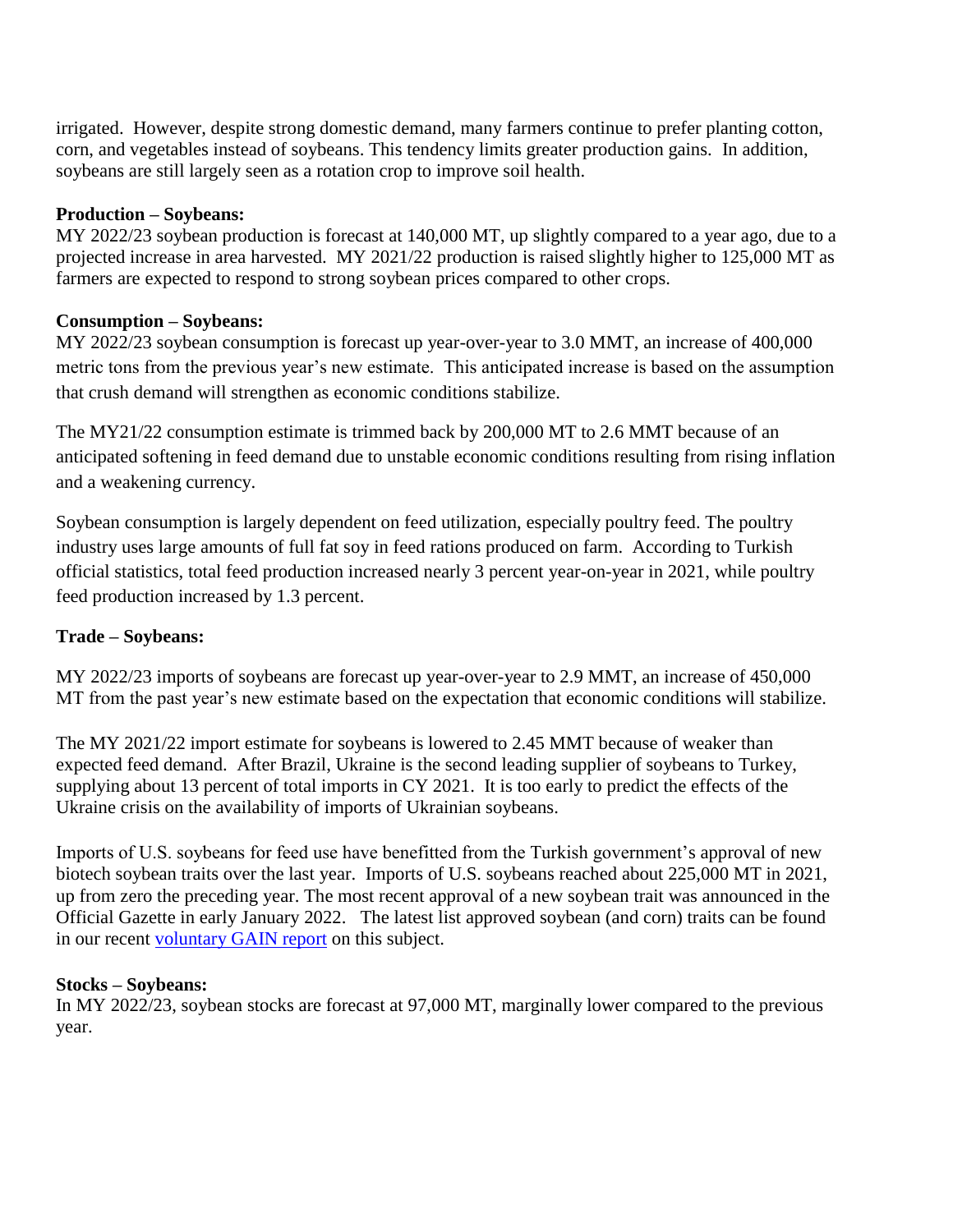### **Cottonseed**

#### Cottonseed PSD (1000 Hectares, 1000 MT)

| Oilseed. Cottonseed                             | 2020/2021            |                 | 2021/2022            |                 | 2022/2023            |                 |  |
|-------------------------------------------------|----------------------|-----------------|----------------------|-----------------|----------------------|-----------------|--|
| <b>Market Year Begins</b>                       | Oct 2020             |                 | Oct 2021             |                 | Oct 2022             |                 |  |
| <b>Turkey</b>                                   | <b>USDA Official</b> | <b>New Post</b> | <b>USDA Official</b> | <b>New Post</b> | <b>USDA Official</b> | <b>New Post</b> |  |
| Area Planted (Cotton) (1000 HA)                 | 400                  | 400             | 450                  | 450             | 0                    | 515             |  |
| Area Harvested (Cotton) (1000 HA)               | 350                  | 350             | 450                  | 450             | $\Omega$             | 515             |  |
| Seed to Lint Ratio (RATIO)                      | 0                    |                 | 0                    | 0               |                      |                 |  |
| <b>Beginning Stocks</b> (1000 MT)               | 17                   | 17              | 12                   | 15              | $\theta$             | 15              |  |
| <b>Production</b> (1000 MT)                     | 947                  | 947             | 1241                 | 1241            | $\theta$             | 1375            |  |
| <b>MY Imports</b> (1000 MT)                     | 37                   | 37              | 10                   | 40              | $\theta$             | 35              |  |
| Total Supply (1000 MT)                          | 1001                 | 1001            | 1263                 | 1296            | $\theta$             | 1425            |  |
| $MY$ Exports (1000 MT)                          |                      |                 | 3                    |                 | $\theta$             |                 |  |
| Crush(1000 MT)                                  | 975                  | 975             | 1235                 | 1270            | $\Omega$             | 1398            |  |
| Food Use Dom. Cons. (1000 MT)                   | 0                    |                 | $\Omega$             | 0               | $\Omega$             |                 |  |
| Feed Waste Dom. Cons. (1000 MT)                 | 10                   | 10              | 10                   | 10              | $\theta$             | 10              |  |
| Total Dom. Cons. (1000 MT)                      | 985                  | 985             | 1245                 | 1280            | $\Omega$             | 1408            |  |
| <b>Ending Stocks</b> (1000 MT)                  | 12                   | 15              | 15                   | 15              | $\theta$             | 16              |  |
| Total Distribution (1000 MT)                    | 1001                 | 1001            | 1263                 | 1296            | $\theta$             | 1425            |  |
| Yield (MT/HA)                                   | 2.7057               | 2.7057          | 2.7578               | 2.7578          | $\theta$             | 2,6699          |  |
| $(1000$ HA), $(RATIO)$ , $(1000$ MT), $(MT/HA)$ |                      |                 |                      |                 |                      |                 |  |

#### **Area Harvested – Cottonseed:**

MY 2022/23 cottonseed area harvested is forecast upward to 515,000 hectares, an increase of 65,000 hectares, based on expected strong returns for cotton.

In the southeastern region of Turkey, where about half of the country's cotton is grown, some farmers are expected to switch to cotton instead of double cropping wheat and corn for the current and future marketing years. This anticipated switch is because of anticipated strong cotton prices. Cotton planting will start in April.

#### **Production – Cottonseed:**

MY 2022/23 cottonseed production is forecast upward to 1.375 MMT, a year-over-year increase of a little more than 130,000 metric tons. This increase is based on the anticipated expansion in area harvested.

#### **Consumption – Cottonseed:**

MY 2022/23 total consumption of cottonseed is projected at 1.408 MMT up year-to-year nearly 130,000 metric tons. This projected increase is based on the expected increase in domestic cottonseed production. Nearly all consumption is made up of domestically produced cottonseed.

#### **Trade – Cottonseed:**

MY 2022/23 cottonseed imports are estimated at 35,000 MT. The MY 2021/22 import figure is revised upward to 40,000 MT. Almost all imported cottonseeds are from Azerbaijan. In years prior to the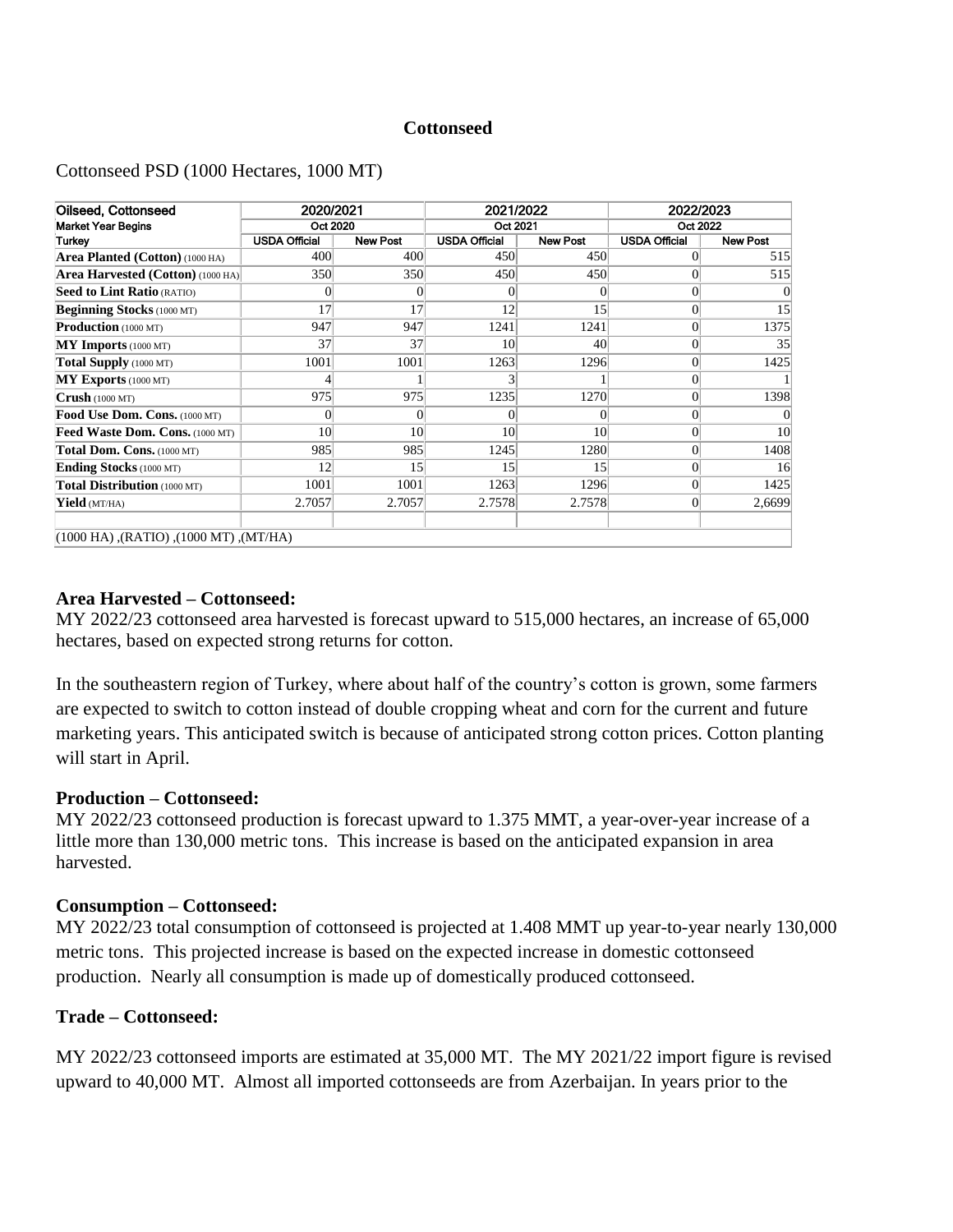signing of the Turkey-Azerbaijan bilateral trade agreement in 2021, Turkey's imports of cottonseed were negligible. The duty on imported cottonseed from Azerbaijan is zero.

### **Stocks – Cottonseed:**

In MY 2022/23, cottonseed stocks are forecast to remain nearly unchanged from the previous year at 16,000 MT.

# **OILSEED MEALS**

In MY 2022/23, the total production of oilseed meals – sunflowerseed meal, soybean meal and cotton seed meal – is forecast to increase seven percent to 3.032 MMT because of strong crush demand.

According to Turkish official statistics, CY 2021 feed production increased nearly 3 percent year-overyear to 27 MMT. Production of broiler, dairy cattle, and beef cattle feed all increased, more than offsetting a decrease in the production of layer feed. Broiler and layer feed production was about 9.2 MMT. Dairy and beef cattle feed production was about 13.9 MMT and other feed was around 3.9 MMT.

The Turkish feed sector depends on imported raw materials, such as meals and meals derived from imported oilseeds. Given this dependence, the price of feed tends to move in parallel with the FOB price of the raw materials and the USD-Turkish Lira exchange rate. Over the past two years, average feed prices have shot up between 2.5 to 3 times, while the Turkish Lira has depreciated against other major currencies. In just 2021 alone, the Lira lost more than 44 percent of its value against the USD. The Lira's depreciation has exacerbated overall inflation, which was up about 36 percent year-over-year in 2021.

Total meal consumption is expected to rebound in MY 2022/23 reaching nearly 5.0 MMT after a modest contraction the previous year. See table below. According to industry sources, there's been a slowdown in compound feed production in response to depressed demand resulting from the sharp depreciation of the Turkish Lira in the last quarter of 2021 and rising inflation. In addition, the Ukraine crisis has added additional uncertainty in the short term.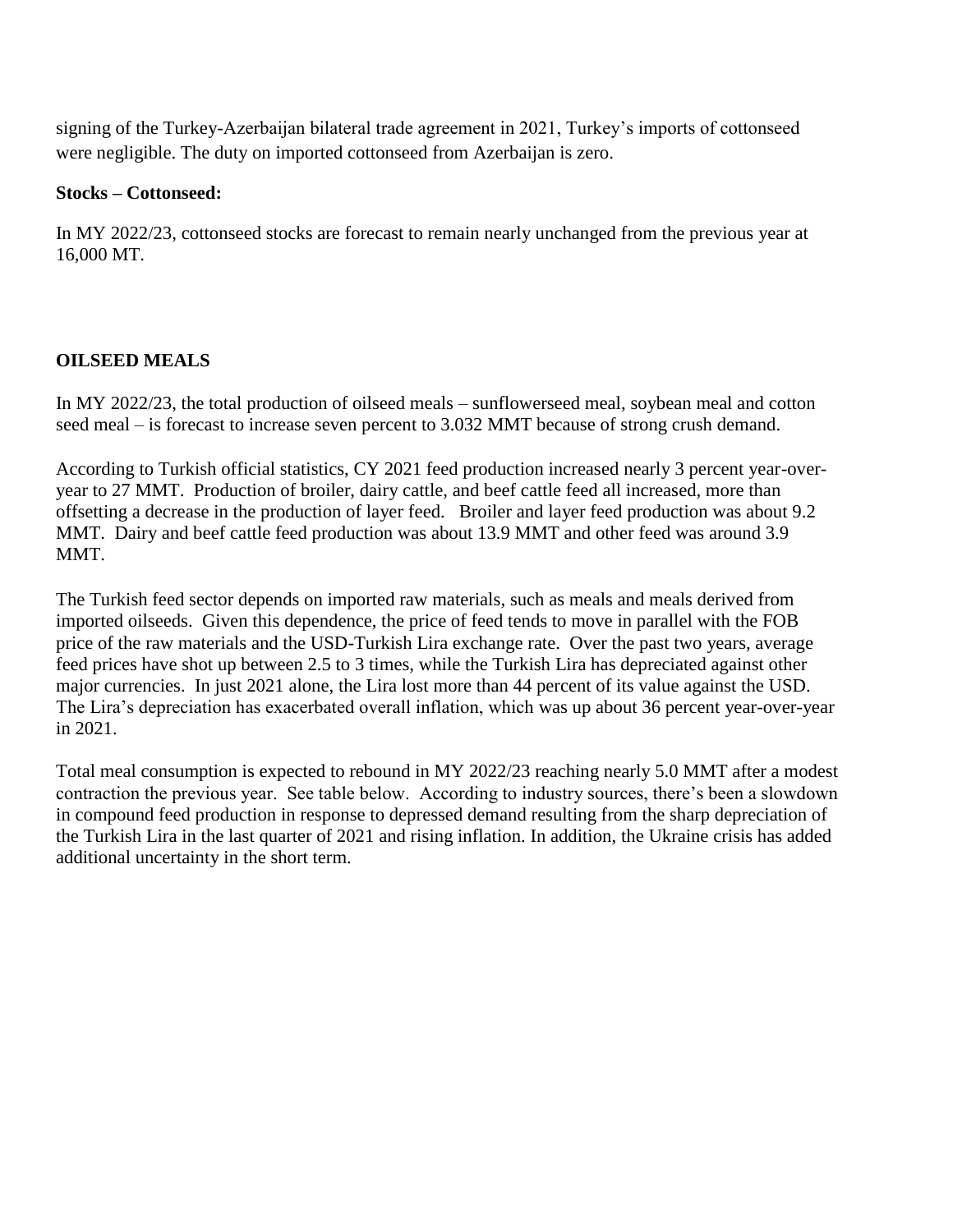| Compound Feed I Founction in Turkey by Sectors (Thousand MTT)   |       |       |       |                                                      |       |       |       |       |       |       |
|-----------------------------------------------------------------|-------|-------|-------|------------------------------------------------------|-------|-------|-------|-------|-------|-------|
| Average Compound Feed Prices in Turkey, by Type of Feed (TL/MT) |       |       |       |                                                      |       |       |       |       |       |       |
|                                                                 | Feb-  | May-  | Aug-  | Nov-                                                 | Feb-  | May-  | Aug-  | Nov-  | Dec-  | Jan-  |
|                                                                 | 20    | 20    | 20    | 20                                                   | 21    | 21    | 21    | 21    | 21    | 22    |
| <b>Broiler Feed</b>                                             | 2,300 | 2,490 | 2,670 | 3,400                                                | 3,595 | 4,240 | 4,320 | 5,750 | 7,475 | 7,300 |
| Layer Feed                                                      | 1,925 | 2,070 | 2,170 | 2,600                                                | 2,510 | 3,140 | 3,160 | 4,180 | 5,487 | 5,360 |
| Dairy Cattle Feed                                               | 1,490 | 1,650 | 1,725 | 2,210                                                | 2,205 | 2,720 | 2,670 | 3,400 | 4,135 | 3,925 |
| <b>Beef Cattle Feed</b>                                         | 1,390 | 1,550 | 1,625 | 2,030                                                | 2,025 | 2,480 | 2,480 | 3,100 | 3,930 | 3,700 |
|                                                                 |       |       |       | Price Index in last 24 Months (February $2020 = 1$ ) |       |       |       |       |       |       |
| <b>Broiler Feed</b>                                             | 1.00  | 1.08  | 1.16  | 1.48                                                 | 1.56  | 1.84  | 1.88  | 2.50  | 3.25  | 3.17  |
| Layer Feed                                                      | 1.00  | 1.08  | 1.13  | 1.35                                                 | 1.30  | 1.63  | 1.64  | 2.17  | 2.85  | 2.78  |
| Dairy Cattle Feed                                               | 1.00  | 1.11  | 1.16  | 1.48                                                 | 1.48  | 1.83  | 1.79  | 2.28  | 2.78  | 2.63  |
| <b>Beef Cattle Feed</b>                                         | 1.00  | 1.12  | 1.17  | 1.46                                                 | 1.46  | 1.78  | 1.78  | 2.23  | 2.83  | 2.66  |

# **Compound Feed Production in Turkey by Sectors (Thousand MT)**

# **Meal Consumption in Turkey by Soybean Meal Equivalent (SME) Conversion**

| SME TABLE (1000 MT)    |         |         |         |  |  |  |  |  |  |
|------------------------|---------|---------|---------|--|--|--|--|--|--|
|                        |         |         |         |  |  |  |  |  |  |
|                        | 2020/21 | 2021/22 | 2022/23 |  |  |  |  |  |  |
| Soybean meal           | 1725    | 1575    | 1791    |  |  |  |  |  |  |
| <b>Cottonseed meal</b> | 443     | 556     | 567     |  |  |  |  |  |  |
| <b>Sunflowerseed</b>   |         |         |         |  |  |  |  |  |  |
| meal                   | 1668    | 1501    | 1561    |  |  |  |  |  |  |
| Soybean full-fat       | 1000    | 920     | 1040    |  |  |  |  |  |  |
| <b>TOTAL</b>           | 4836    | 4552    | 4959    |  |  |  |  |  |  |

Note: these are forecasts based on PSD tables in this report.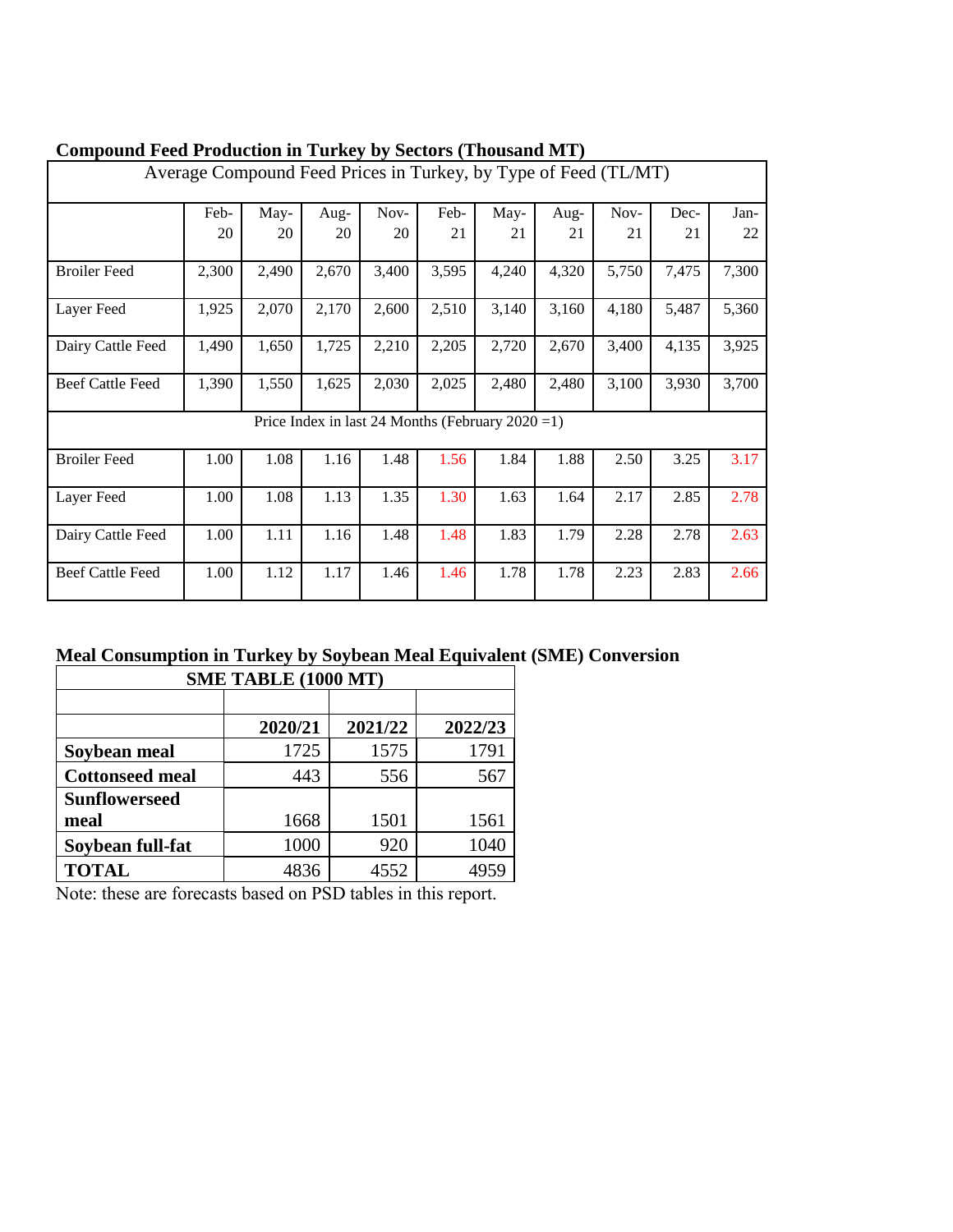#### **Sunflowerseed Meal**

| Meal, Sunflowerseed                    | 2020/2021            |                 | 2021/2022            |                 | 2022/2023            |                 |  |  |  |
|----------------------------------------|----------------------|-----------------|----------------------|-----------------|----------------------|-----------------|--|--|--|
| <b>Market Year Begins</b>              | Sep 2020             |                 | Sep 2021             |                 | Sep 2022             |                 |  |  |  |
| Turkey                                 | <b>USDA Official</b> | <b>New Post</b> | <b>USDA Official</b> | <b>New Post</b> | <b>USDA Official</b> | <b>New Post</b> |  |  |  |
| Crush(1000 MT)                         | 2300                 | 2300            | 2700                 | 2250            |                      | 2470            |  |  |  |
| <b>Extr. Rate, 999.9999</b> (PERCENT)  | 0.5443               | 0.5443          | 0.5444               | 0.5684          | 0                    | 0.5445          |  |  |  |
| <b>Beginning Stocks</b> (1000 MT)      | 585                  | 585             | 132                  | 132             | 0                    | 141             |  |  |  |
| <b>Production</b> (1000 MT)            | 1252                 | 1252            | 1470                 | 1279            | 0                    | 1345            |  |  |  |
| $MY$ Imports (1000 MT)                 | 813                  | 813             | 1200                 | 1000            | $\Omega$             | 1000            |  |  |  |
| Total Supply (1000 MT)                 | 2650                 | 2650            | 2802                 | 2411            | $\Omega$             | 2486            |  |  |  |
| $MY$ Exports (1000 MT)                 | 18                   | 18              | 15                   | 20              | 0                    | 20              |  |  |  |
| <b>Industrial Dom. Cons.</b> (1000 MT) | 0                    | 0               | $\overline{0}$       | $\theta$        | 0                    | 0               |  |  |  |
| Food Use Dom. Cons. (1000 MT)          |                      | $\Omega$        | $\theta$             | $\Omega$        | 0                    | 0               |  |  |  |
| Feed Waste Dom. Cons. (1000 MT)        | 2500                 | 2500            | 2600                 | 2250            | 0                    | 2340            |  |  |  |
| Total Dom. Cons. (1000 MT)             | 2500                 | 2500            | 2600                 | 2250            | 0                    | 2340            |  |  |  |
| <b>Ending Stocks</b> (1000 MT)         | 132                  | 132             | 187                  | 141             | 0                    | 126             |  |  |  |
| Total Distribution (1000 MT)           | 2650                 | 2650            | 2802                 | 2411            | $\theta$             | 2486            |  |  |  |
| $(1000 MT)$ , (PERCENT)                |                      |                 |                      |                 |                      |                 |  |  |  |

#### **Production – Sunflowerseed Meal:**

MY 2022/23 sunflowerseed meal production is forecast upward to 1.345 MMT, assuming larger sunflowerseed production as well as sunflowerseed imports for crushing.

MY2021/22 sunflowerseed meal production is estimated at 1.279 MMT due to an expected weakening in feed demand.

#### **Consumption – Sunflowerseed Meal:**

MY 2022/23 cottonseed consumption is projected at 2.34 MMT, up year-to-year nearly 90,000 metric tons assuming stronger feed demand.

Consumption for MY 2021/22 is reduced 350,000 MMT to 2.25 MMT because of weaker than expected feed demand.

#### **Trade – Sunflowerseed Meal:**

Sunflower meal imports in MY 2022/23 are forecast at 1.0 MMT, unchanged from the previous year's new estimate. While imports of other oilseed meals are projected to increase during this period, sunflowerseed meal imports are expected to hold steady because of increased domestic sunflowerseed production.

The MY 2021/22 import estimate is revised downward by 200,000 MT to1.0 MMT because of weaker than expected demand. A softening is evident in the latest import statistics. From September through December of MY 2021/22 imports were down by 50,000 MT compared to the same period from the previous year. Ukraine, Russia, and Bulgaria were the main suppliers during this period. It is too early to predict the effects of the Ukraine crisis on the availability of imports of Ukrainian and Russian sunflowerseed meal.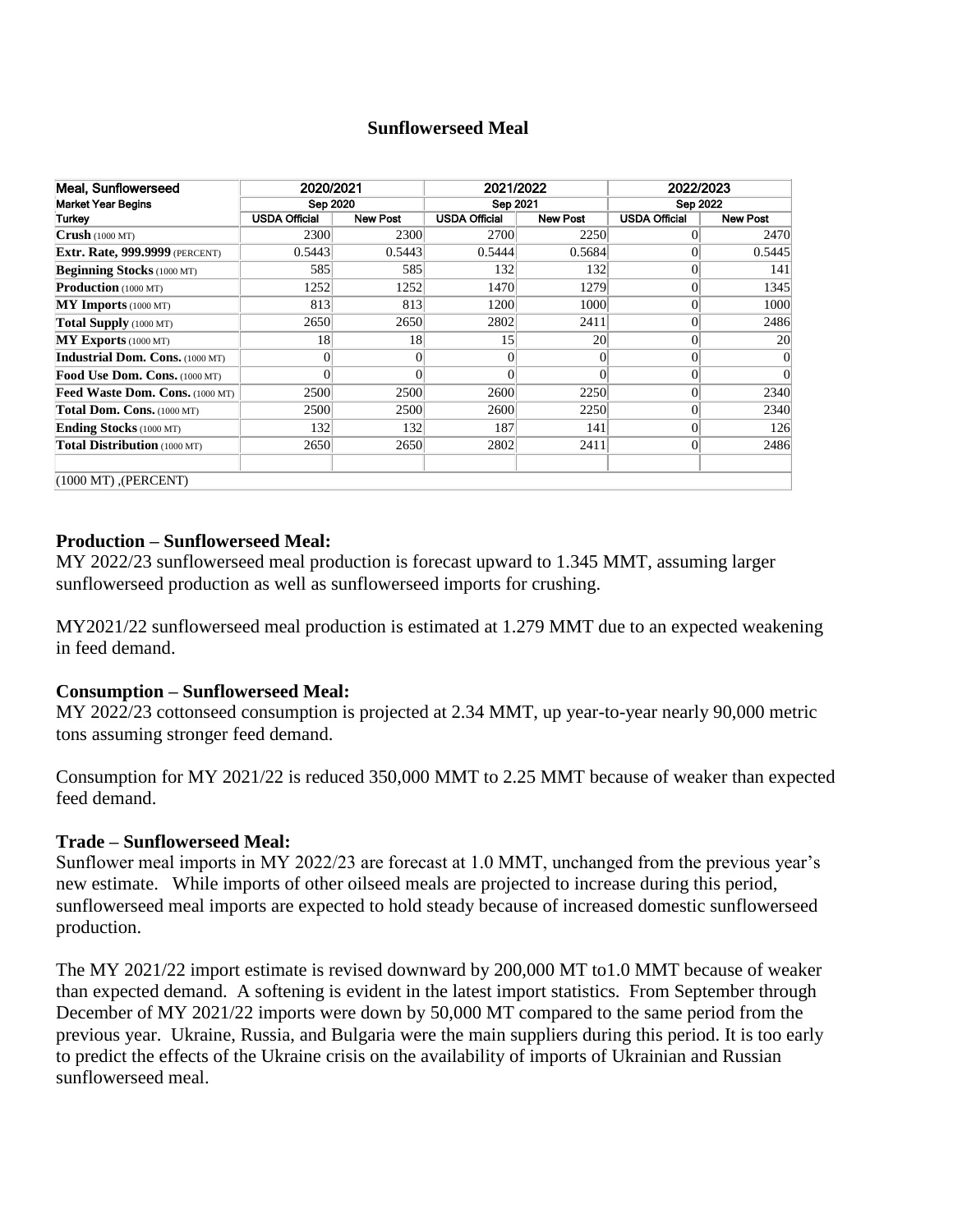#### **Stocks – Sunflowerseed Meal:**

In MY 2022/23, sunflowerseed meal stocks are forecast at 126,000 MT, down slightly from the previous year.

#### **Soybean Meal**

#### Soybean Meal PSD (1000 MT)

| Meal, Soybean                          | 2020/2021            |                 | 2021/2022            |                 | 2022/2023            |                 |  |
|----------------------------------------|----------------------|-----------------|----------------------|-----------------|----------------------|-----------------|--|
| <b>Market Year Begins</b>              | Oct 2020             |                 | Oct 2021             |                 | Oct 2022             |                 |  |
| Turkey                                 | <b>USDA Official</b> | <b>New Post</b> | <b>USDA Official</b> | <b>New Post</b> | <b>USDA Official</b> | <b>New Post</b> |  |
| $Crush$ (1000 MT)                      | 1700                 | 1700            | 1500                 | 1450            |                      | 1700            |  |
| <b>Extr. Rate, 999.9999</b> (PERCENT)  | 0.7747               | 0.7747          | 0.7753               | 0.7766          |                      | 0.7747          |  |
| <b>Beginning Stocks</b> (1000 MT)      | 423                  | 423             | 221                  | 221             |                      | 172             |  |
| Production (1000 MT)                   | 1317                 | 1317            | 1163                 | 1126            | $\Omega$             | 1317            |  |
| $MY$ Imports (1000 MT)                 | 796                  | 796             | 850                  | 1000            | $\Omega$             | 1050            |  |
| Total Supply (1000 MT)                 | 2536                 | 2536            | 2234                 | 2347            | $\Omega$             | 2539            |  |
| MY Exports (1000 MT)                   | 590                  | 590             | 500                  | 600             |                      | 575             |  |
| <b>Industrial Dom. Cons.</b> (1000 MT) |                      | 0               | $\overline{0}$       |                 |                      |                 |  |
| Food Use Dom. Cons. (1000 MT)          |                      | $\Omega$        | $\overline{0}$       |                 | $\Omega$             |                 |  |
| Feed Waste Dom. Cons. (1000 MT)        | 1725                 | 1725            | 1575                 | 1575            | $\Omega$             | 1791            |  |
| Total Dom. Cons. (1000 MT)             | 1725                 | 1725            | 1575                 | 1575            | $\Omega$             | 1791            |  |
| <b>Ending Stocks</b> (1000 MT)         | 221                  | 221             | 159                  | 172             | $\Omega$             | 173             |  |
| Total Distribution (1000 MT)           | 2536                 | 2536            | 2234                 | 2347            | $\Omega$             | 2539            |  |
| $(1000 MT)$ , (PERCENT)                |                      |                 |                      |                 |                      |                 |  |

#### **Production – Soybean Meal:**

Domestic production of soybean meal in MY 2022/2023 is projected upward to 1.317 MMT, an increase of about 190,000 metric tons. This increase is based on a higher expected crush.

Soybean meal production has grown in recent years due to favorable crushing margins and increased utilization in animal feed rations. Most soybean meal is made from imported soybeans.

#### **Consumption – Soybean Meal:**

MY 2022/23 soybean meal consumption is forecast up year-over-year to 1.791 MMT because of an anticipated increase in feed demand. MY 2021/22 soybean meal consumption remains unchanged at 1.575 MMT.

Besides soybean meal, Turkey continues to utilize a significant amount of full-fat soybeans in poultry rations. Accordingly, in MY 2021/22 and MY 2022/23, an estimated 920,000 MT and 1.04 MMT of soybeans will be used to produce full-fat soy meals.

There is no industrial or food use of soy meal in Turkey.

#### **Trade – Soybean Meal:**

Soybean meal imports are forecast slightly up year-over year at 1.05 MMT in MY 2022/23.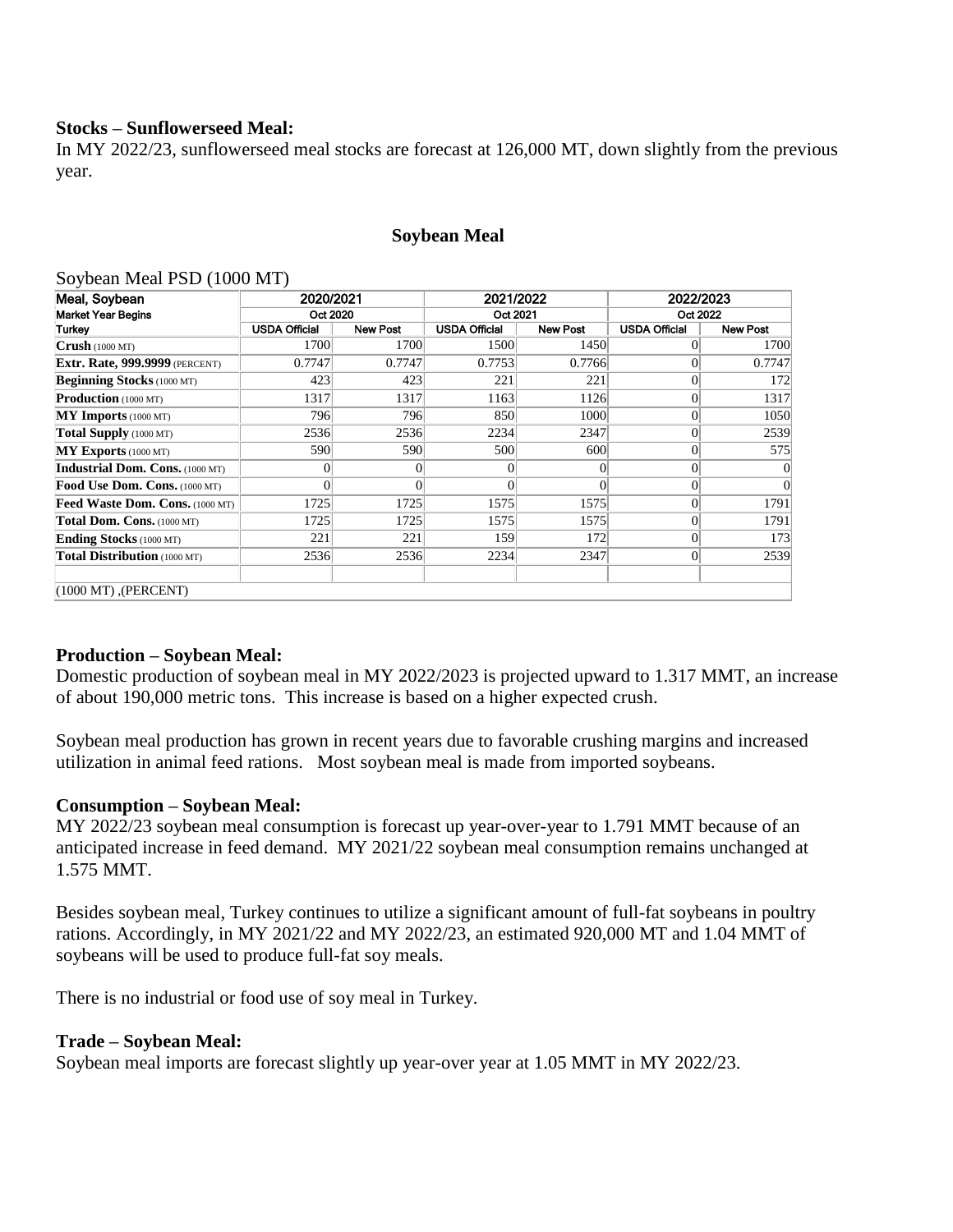The MY2021/22 estimate is raised 150,000 MT to 1.0 MMT because of favorable import prices compared to other alternatives. Most imported meal comes from Argentina.

#### **Stocks – Soybean Meal:**

In MY 2022/23, soybean meal stocks are forecast at 173,000 MT, which is similar with the previous year.

### **Cottonseed Meal**

#### Cottonseed Meal PSD (1000 MT)

| Meal. Cottonseed                       | 2020/2021     |                 | 2021/2022            |                 | 2022/2023            |                 |  |  |  |
|----------------------------------------|---------------|-----------------|----------------------|-----------------|----------------------|-----------------|--|--|--|
| <b>Market Year Begins</b>              | Oct 2020      |                 | Oct 2021             |                 | Oct 2022             |                 |  |  |  |
| Turkey                                 | USDA Official | <b>New Post</b> | <b>USDA Official</b> | <b>New Post</b> | <b>USDA Official</b> | <b>New Post</b> |  |  |  |
| $Crush$ (1000 MT)                      | 975           | 975             | 1235                 | 1270            |                      | 1398            |  |  |  |
| <b>Extr. Rate, 999.9999</b> (PERCENT)  | 0.5518        | 0.5518          | 0.5498               | 0.548           | 0                    | 0.5114          |  |  |  |
| <b>Beginning Stocks</b> (1000 MT)      | 0             |                 | 0                    |                 | 0                    |                 |  |  |  |
| <b>Production</b> (1000 MT)            | 538           | 538             | 679                  | 696             | $\theta$             | 715             |  |  |  |
| $MY$ Imports (1000 MT)                 | 18            | 18              | 20                   | 20              | $\Omega$             | 20              |  |  |  |
| Total Supply (1000 MT)                 | 556           | 556             | 699                  | 716             |                      | 735             |  |  |  |
| MY Exports (1000 MT)                   | 9             | 9               | 30                   | 30 <sup>l</sup> |                      | 35              |  |  |  |
| <b>Industrial Dom. Cons.</b> (1000 MT) | $\Omega$      | 0               | $\overline{0}$       | 0               |                      | $\overline{0}$  |  |  |  |
| Food Use Dom. Cons. (1000 MT)          |               |                 | $\overline{0}$       |                 |                      | $\Omega$        |  |  |  |
| Feed Waste Dom. Cons. (1000 MT)        | 547           | 547             | 669                  | 686             |                      | 700             |  |  |  |
| Total Dom. Cons. (1000 MT)             | 547           | 547             | 669                  | 686             |                      | 700             |  |  |  |
| <b>Ending Stocks</b> (1000 MT)         | 0             | $\Omega$        | $\theta$             |                 |                      | $\Omega$        |  |  |  |
| Total Distribution (1000 MT)           | 556           | 556             | 699                  | 716             | $\Omega$             | 735             |  |  |  |
| $(1000 MT)$ , (PERCENT)                |               |                 |                      |                 |                      |                 |  |  |  |

#### **Production – Cottonseed Meal**

Cottonseed meal production in MY 2022/23 is forecast to marginally increase year-over-year to 715,000 MT, assuming an increase in domestic cottonseed production.

#### **Consumption – Cottonseed Meal**

MY 2022/23 cottonseed meal consumption is forecast slightly higher from the previous year to 700,000 metric tons. Nearly all of the cottonseed meal consumed in Turkey is made from domestically grown cottonseed.

There is no industrial consumption or food use of cottonseed in Turkey.

#### **Trade**

MY 2022/23 cottonseed meal imports are projected at 20,000 MT, unchanged from the previous year.

Turkey imported 6,300 MT of cottonseed meal between October and December of MY 2021/22, a little more than double the amount from the same period the previous year. Azerbaijan (5,000 MT) and Benin (1,3000 MT) were the suppliers.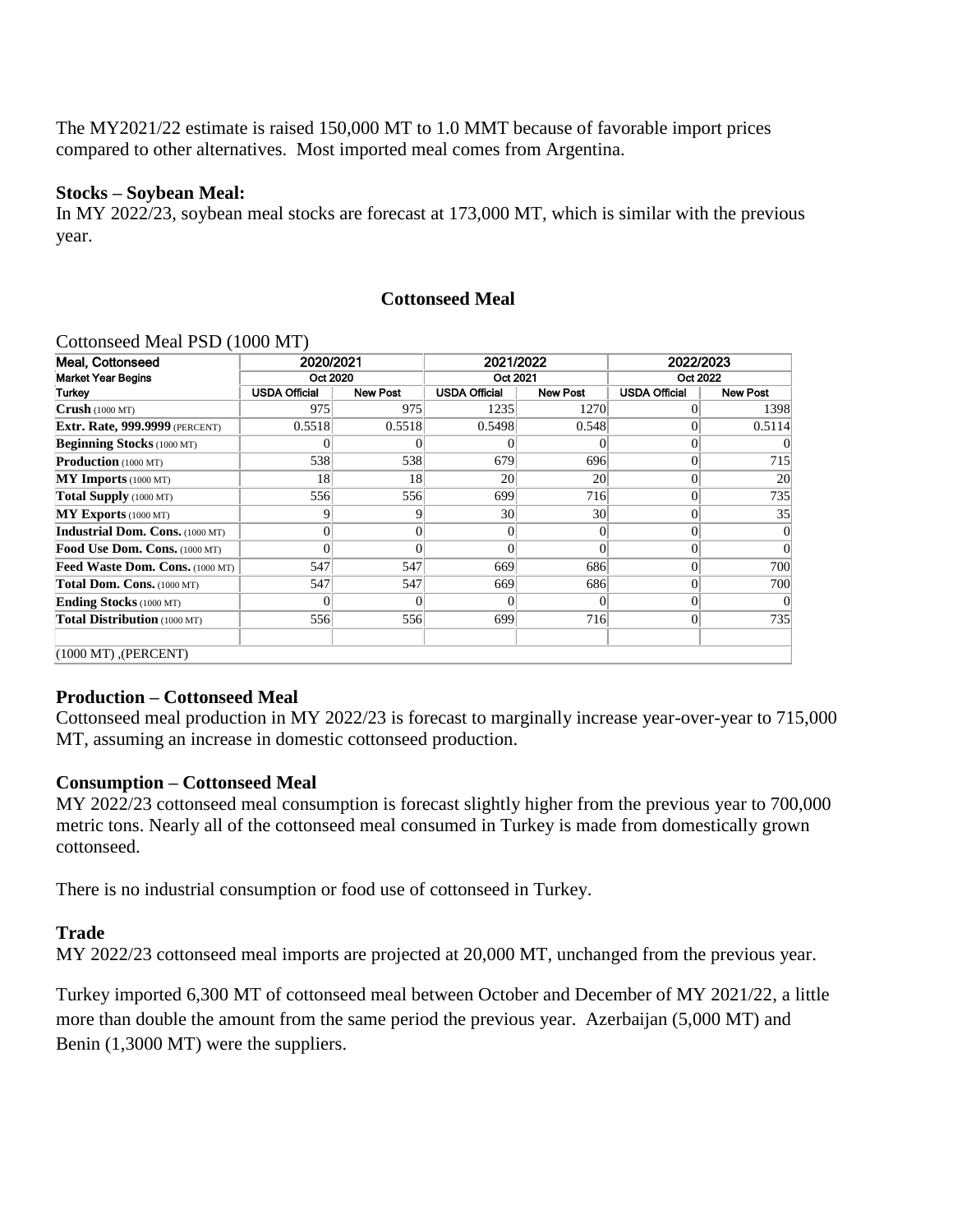# **OILS**

Total vegetable oil production in MY 2022/23 is forecast about eleven percent higher year-over -year to 1.630 MMT, with increases in all major vegetable oils, including sunflowerseed, soybean, and cottonseed oil.

Turkey has significant oilseed crushing and refining capacity, but some of this capacity is currently underutilized. Crushing capacity is about 8 MMT, of which an estimated 5 MMT is being used. Oil refining capacity is about 4 MMT, of which an estimated about 3 MMT is being used**.**

Turkey continues to import large quantities of sunflowerseed oil for domestic consumption, and for refining and re-exporting to neighboring countries. Most sunflowerseed imports come from the Black Sea region countries and are crushed domestically, with the resulting oil used domestically and for exports. Turkey also imports soybeans for crushing and oil.

Sunflowerseed oil prices in the retail market doubled year-on-year in 2021, primarily because of the rising international cost for imported sunflowerseeds and rising inflation in Turkey. In order to help curb inflation, the government adjusted the duty on sunflowerseed oil imports twice in 2021. The government also cut the value-added tax from eight percent to one percent on most food products, including oil to help fight against rising inflation.

According to market sources, about 110,000 metric tons of biodiesel was produced in 2021, which was nearly the same amount produced the preceding year. Biodiesel is mainly made from used vegetable oil, as well as cottonseed oil and canola oil. Total biodiesel production is less than half of current production capacity of about 240,000 MT. In the future, as Turkey's capacity to collect used vegetable oil increases, biodiesel production will likely increase. According to a government regulation (06/16/2017, 30098), 0.5 percent of biodiesel is required to be blended with diesel fuel starting from January 2018.

In contrast to vegetable oil, olive oil production is estimated lower in MY 2022/23 since the growing year is an "off-year". In late January 2022, [the Ministry of Agriculture & Forestry was authorized to](https://apps.fas.usda.gov/newgainapi/api/Report/DownloadReportByFileName?fileName=Turkish%20Ag%20Ministry%20Authorized%20to%20Restrict%20Certain%20Ag%20Exports%20to%20Curb%20Inflation_Ankara_Turkey_01-28-2022.pdf)  [restrict exports of certain agricultural items,](https://apps.fas.usda.gov/newgainapi/api/Report/DownloadReportByFileName?fileName=Turkish%20Ag%20Ministry%20Authorized%20to%20Restrict%20Certain%20Ag%20Exports%20to%20Curb%20Inflation_Ankara_Turkey_01-28-2022.pdf) among which was olive oil, to address rising food inflation. The government has not imposed export restrictions on olive oil or other oils to date.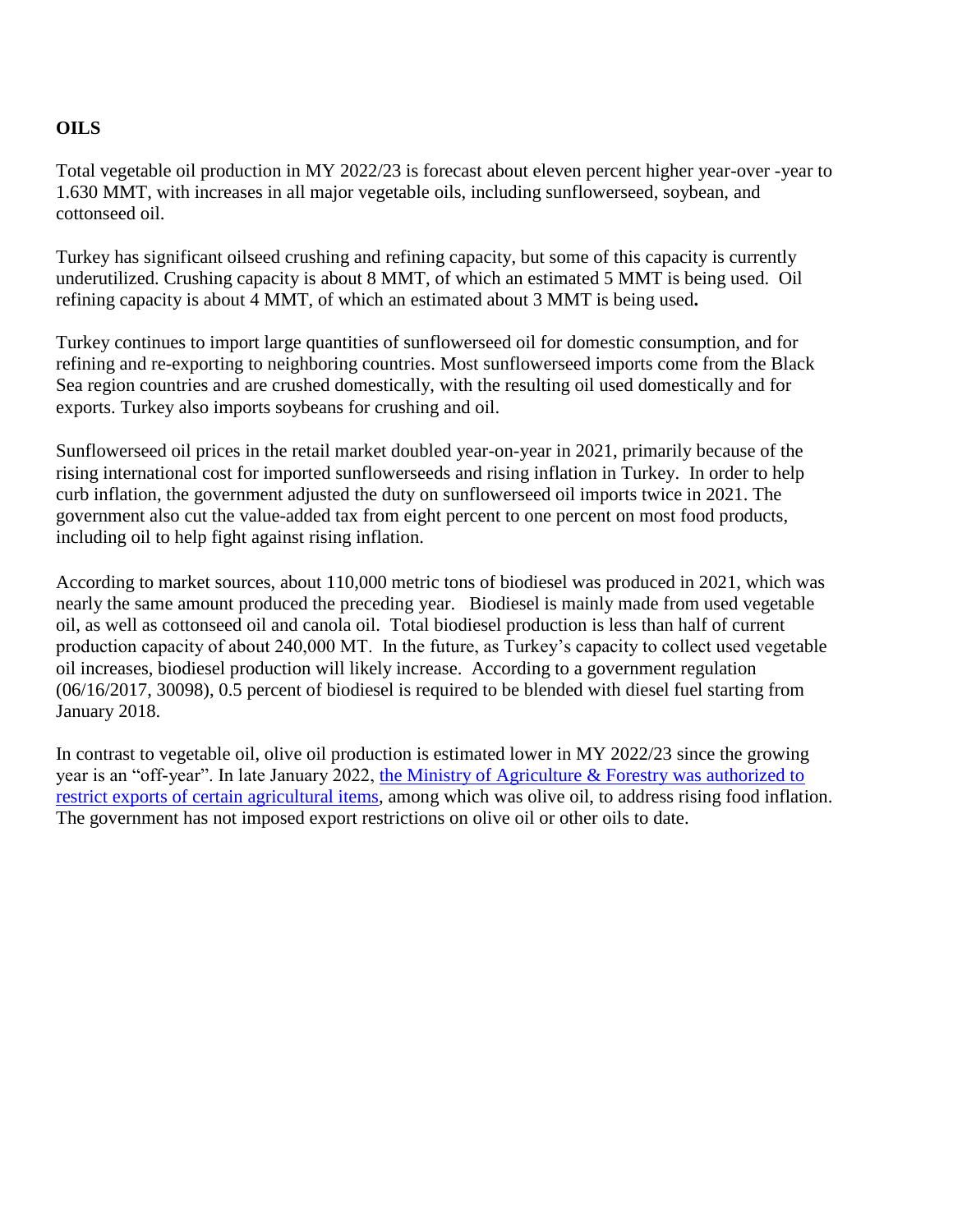### **Sunflowerseed Oil**

#### **Sunflowerseed Oil PSD (1000 MT)**

| Oil, Sunflowerseed                     | 2020/2021            |                 | 2021/2022     |                 | 2022/2023            |                 |  |  |  |
|----------------------------------------|----------------------|-----------------|---------------|-----------------|----------------------|-----------------|--|--|--|
| <b>Market Year Begins</b>              | <b>Sep 2020</b>      |                 | Sep 2021      |                 | <b>Sep 2022</b>      |                 |  |  |  |
| Turkey                                 | <b>USDA Official</b> | <b>New Post</b> | USDA Official | <b>New Post</b> | <b>USDA Official</b> | <b>New Post</b> |  |  |  |
| $Crush$ (1000 MT)                      | 2300                 | 2300            | 2700          | 2250            |                      | 2470            |  |  |  |
| <b>Extr. Rate, 999.9999</b> (PERCENT)  | 0.4348               | 0.4348          | 0.4344        | 0.4347          | $\theta$             | 0.4348          |  |  |  |
| <b>Beginning Stocks</b> (1000 MT)      | 242                  | 242             | 166           | 166             | $\Omega$             | 174             |  |  |  |
| <b>Production</b> (1000 MT)            | 1000                 | 1000            | 1173          | 978             | $\theta$             | 1074            |  |  |  |
| $MY$ Imports (1000 MT)                 | 778                  | 778             | 870           | 870             | $\Omega$             | 820             |  |  |  |
| Total Supply (1000 MT)                 | 2020                 | 2020            | 2209          | 2014            | $\Omega$             | 2068            |  |  |  |
| $MY$ Exports (1000 MT)                 | 639                  | 639             | 750           | 630             | $\Omega$             | 680             |  |  |  |
| <b>Industrial Dom. Cons.</b> (1000 MT) | 20                   | <b>20</b>       | 20            | 20              | $\Omega$             | 20              |  |  |  |
| Food Use Dom. Cons. (1000 MT)          | 1185                 | 1185            | 1180          | 1180            | $\Omega$             | 1190            |  |  |  |
| <b>Feed Waste Dom. Cons.</b> (1000 MT) | 10                   | 10 <sup>l</sup> | 10            | 10              | $\theta$             | 10              |  |  |  |
| Total Dom. Cons. (1000 MT)             | 1215                 | 1215            | 1210          | 1210            | $\theta$             | 1220            |  |  |  |
| <b>Ending Stocks</b> (1000 MT)         | 166                  | 166             | 249           | 174             | $\theta$             | 168             |  |  |  |
| Total Distribution (1000 MT)           | 2020                 | 2020            | 2209          | 2014            | $\theta$             | 2068            |  |  |  |
| $(1000 MT)$ , (PERCENT)                |                      |                 |               |                 |                      |                 |  |  |  |

#### **Production – Sunflowerseed Oil**

The production of sunflowerseed oil in MY 2022/23 is projected to increase marginally from the previous year to 1.074 MMT in response to steady demand from the domestic and export markets.

### **Consumption – Sunflowerseed Oil**

MY 2022/23 sunflower oil consumption is forecast at 1.22 MMT, with a marginal increase, assuming steady consumer demand. Sunflowerseed oil is the most widely consumed cooking oil in Turkey because of its affordability. The lack of biotech approvals of corn and soy for use in food also limits options of alternative oils.

Sunflowerseed oil prices in the retail market doubled in 2021, primarily because of the rising international cost for imported sunflowerseeds and the depreciation of the Turkish Lira.

#### **Trade – Sunflowerseed Oil**

MY 2022/23 sunflowerseed oil *imports* are forecast at 820,000 MT, slightly down year-over-year assuming a slackening in import demand in response to better domestic sunflower seed production.

MY 2021/22 sunflowerseed oil imports are forecast to remain unchanged at 870,000 MT. Russia is the largest supplier of sunflowerseed oil to Turkey. It's too early to predict the impact that the Ukraine crisis might have on flows of Russian sunflowerseed oil into Turkey.

From September to December in MY 2021/22, sunflowerseed oil imports reached nearly 302,000 MT. Russia was the leading supplier. In CY 2021, nearly 88 percent of Turkey's sunflower oil imports came from Russia. Import volumes of Russian sunflowerseed oil have increased in recent years as Russia increasingly prefers to ship value-added oil instead of seed. Some of this imported oil from Russia is refined and re-exported.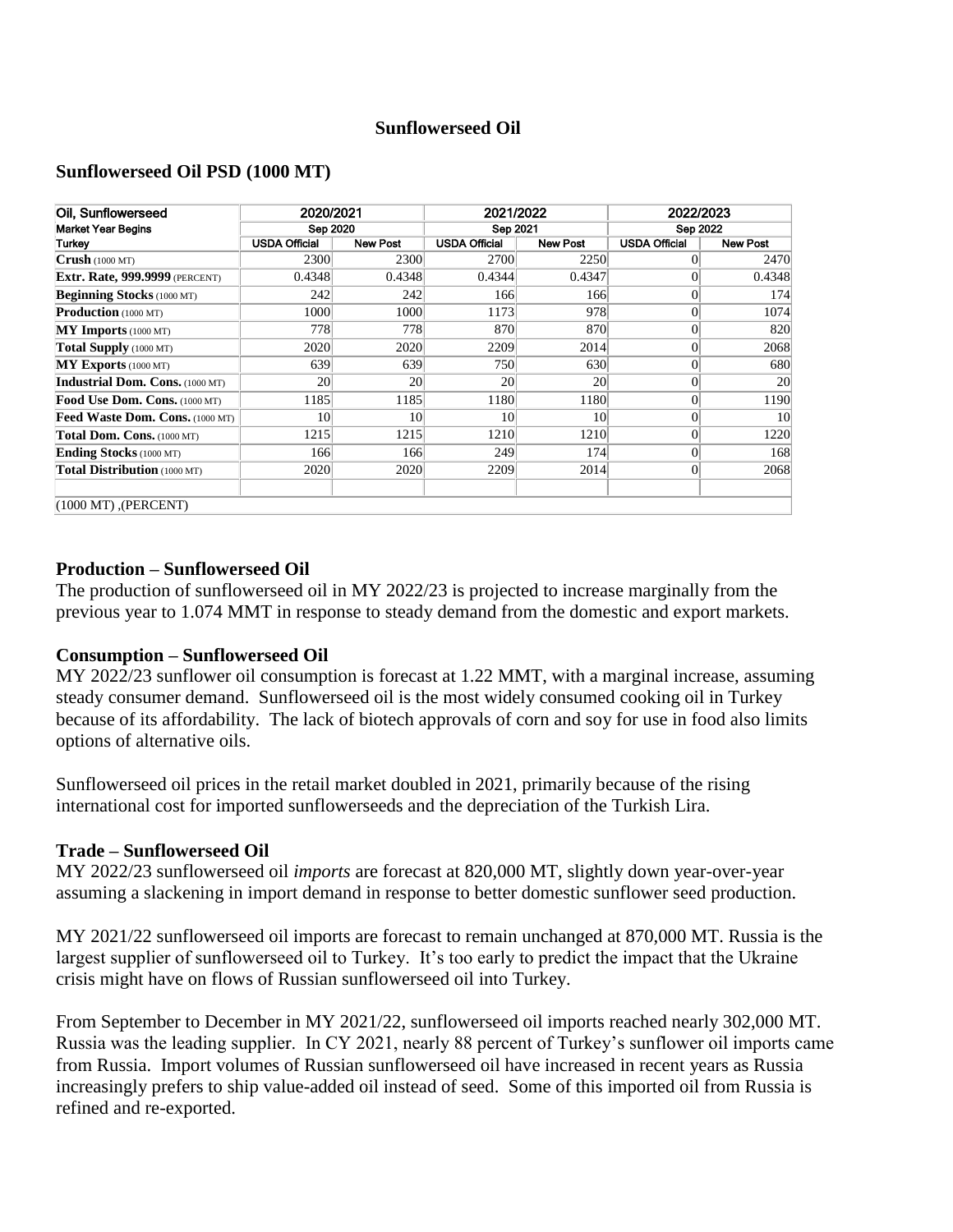In response to rising food inflation, the government reduced the tariffs on certain imported products, including sunflowerseed oil and sunflowerseeds, during 2021. Amid skyrocketing sunflower oil prices, the tariff on crude sunflower oil was cut to zero between March and June of last year. The tariff was subsequently raised to 10 percent, still below the normal rate of 27 percent, from July through November 2021. The tariff was again zeroed out in December through June 2022. Meantime, the tariff on imported sunflowerseed was cut from 67.5 percent to zero from last March through June 2022.

Turkey's sunflowerseed oil *exports* in MY 2022/23 are projected higher than the previous year at 680,000 MT assuming stable refined oil trade.

The MY 2021/22 sunflowerseed oil export estimate is cut by 120,000 MT to 630,000 MT due to a slowdown in demand resulting from higher prices. Turkey exported 221,600 MT of sunflower oil between September and December of MY 2021/22, down 20,000 MT during the same period the previous year. Djibouti and Iraq were the main export destinations.

#### **Stocks**

In MY 2022/23, soybean meal stocks are forecast at 170,000 MT, which are similar with the previous year.

#### **Soybean Oil**

| Oil, Soybean                           | 2020/2021            |                 | 2021/2022            |                 | 2022/2023            |                 |
|----------------------------------------|----------------------|-----------------|----------------------|-----------------|----------------------|-----------------|
| <b>Market Year Begins</b>              | Oct 2020             |                 | Oct 2021             |                 | Oct 2022             |                 |
| Turkey                                 | <b>USDA Official</b> | <b>New Post</b> | <b>USDA Official</b> | <b>New Post</b> | <b>USDA Official</b> | <b>New Post</b> |
| $Crush$ (1000 MT)                      | 1700                 | 1700            | 1500                 | 1450            |                      | 1700            |
| <b>Extr. Rate, 999.9999</b> (PERCENT)  | 0.1788               | 0.1788          | 0.1787               | 0.1786          |                      | 0.1788          |
| <b>Beginning Stocks</b> (1000 MT)      | 34                   | 34              |                      |                 |                      |                 |
| <b>Production</b> (1000 MT)            | 304                  | 304             | 268                  | 259             |                      | 304             |
| $MY$ Imports (1000 MT)                 |                      |                 | 2                    |                 |                      |                 |
| Total Supply (1000 MT)                 | 338                  | 338             | 274                  | 263             |                      | 308             |
| $MY$ Exports (1000 MT)                 | 264                  | 264             | 175                  | 184             |                      | 230             |
| <b>Industrial Dom. Cons.</b> (1000 MT) | 30 <sup>l</sup>      | 30              | 40                   | 30 <sup>l</sup> |                      | 30              |
| Food Use Dom. Cons. (1000 MT)          |                      |                 | 5                    |                 |                      |                 |
| Feed Waste Dom. Cons. (1000 MT)        | 35                   | 35              | 45                   | 40              |                      | 39              |
| Total Dom. Cons. (1000 MT)             | 70                   | 70              | 90                   | 75              |                      | 74              |
| <b>Ending Stocks</b> (1000 MT)         |                      |                 | 9                    |                 |                      |                 |
| Total Distribution (1000 MT)           | 338                  | 338             | 274                  | 263             | $\Omega$             | 308             |
| $(1000 MT)$ , (PERCENT)                |                      |                 |                      |                 |                      |                 |

#### Soybean Oil PSD (1000 MT)

## **Production – Soybean Oil**

MY 2022/23 soybean oil production is projected to increase to 304,000 MT assuming stronger demand for oil exports and local consumption. Crushing imported soybeans and exporting the oil from those beans has taken off in recent years. About two-thirds of production is currently exported.

#### **Consumption – Soybean Oil**

MY 2022/23 consumption is expected to remain steady year-over-year at 74,000 MT. This figure would likely be higher given rising soybean imports, but the country's Biosafety Law prohibits oil from being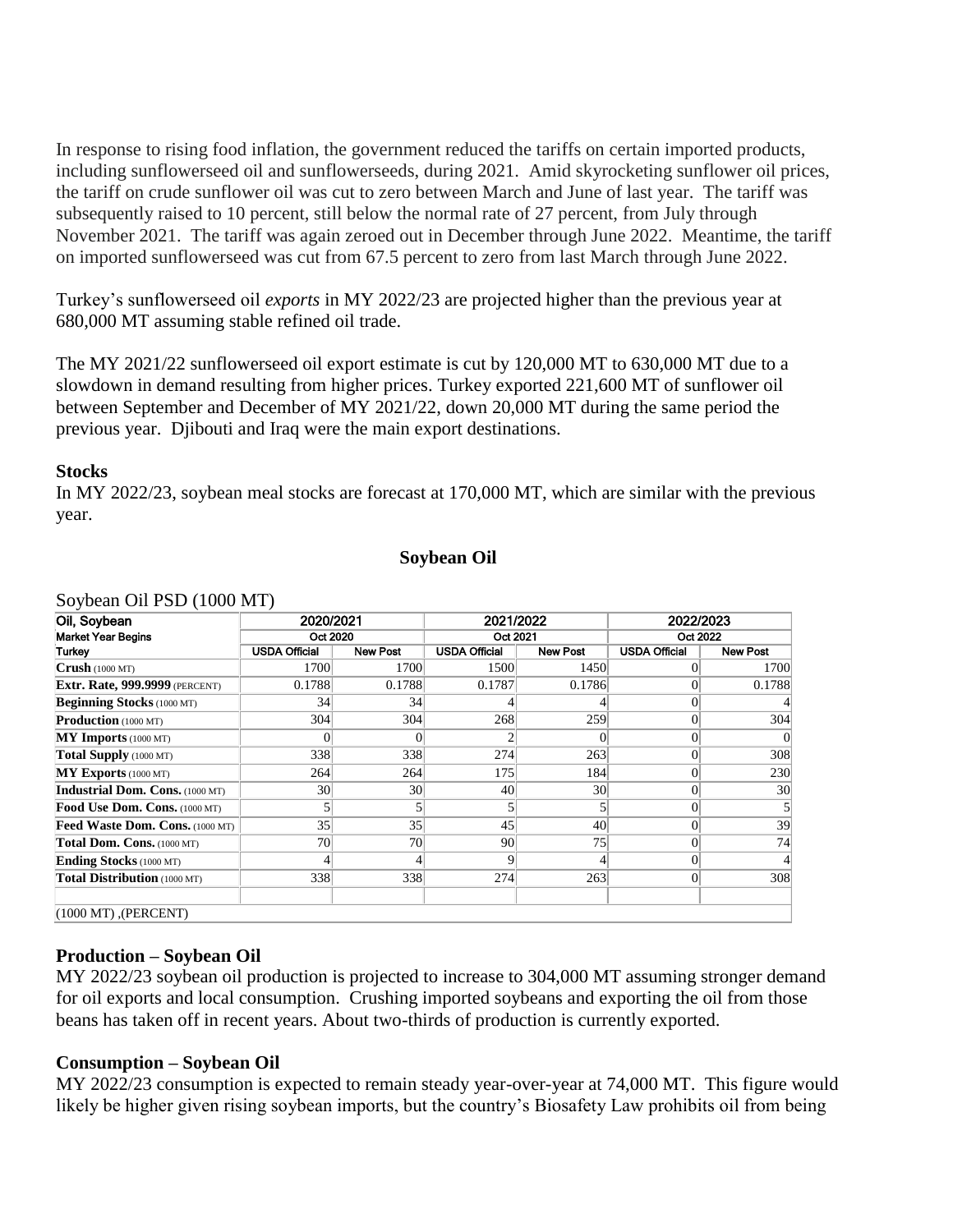made from genetically engineered (GE) soybeans. This effectively means that oil can only be made from non-GE soybeans that are grown locally or imported. Oil that is made from GE soybeans is only approved for feed and industrial end uses, such as paint and ink production.

#### **Trade – Soybean Oil**

MY 2022/23 soybean oil exports forecast at 230,000 metric tons, up from last year by nearly 45,000 metric tons, due to better crush expectations and a parallel projected increase in soybean imports.

In MY 2021/22 soybean oil export is forecast at 184,000 MT due to a possible decrease in demand. Export trade for soybean oil during the first three months (Oct-Dec) of MY 2021/22 were at about 65,000 MT, compared to 68,000 MT during the same period in MY 2020/21. Leading destinations were Algeria and India.

About two-thirds of soybean oil production is exported, which is primarily because Turkey's Biosafety Law prohibits soybean oil made from biotech soybeans.

#### **Stocks**

In MY 2022/23, soybean oil stocks are forecast at 4,000 MT, which is similar with the previous year.

#### **Cottonseed Oil**

| Oil, Cottonseed                        | 2020/2021<br>Oct 2020 |                 | 2021/2022<br>Oct 2021 |                 | 2022/2023<br>Oct 2022 |                 |
|----------------------------------------|-----------------------|-----------------|-----------------------|-----------------|-----------------------|-----------------|
| <b>Market Year Begins</b>              |                       |                 |                       |                 |                       |                 |
| Turkev                                 | <b>USDA Official</b>  | <b>New Post</b> | <b>USDA Official</b>  | <b>New Post</b> | <b>USDA Official</b>  | <b>New Post</b> |
| Crush(1000 MT)                         | 975                   | 975             | 1235                  | 1270            |                       | 1398            |
| Extr. Rate, 999.9999 (PERCENT)         | 0.1795                | 0.1795          | 0.1806                | 0.1795          | 0                     | 0.1803          |
| <b>Beginning Stocks</b> (1000 MT)      | 17                    | 17              | 8                     |                 | 0                     | 20              |
| <b>Production</b> (1000 MT)            | 175                   | 175             | 223                   | 228             | 0                     | 252             |
| $MY$ Imports (1000 MT)                 |                       |                 |                       |                 |                       |                 |
| Total Supply (1000 MT)                 | 194                   | 194             | 231                   | 237             |                       | 273             |
| MY Exports (1000 MT)                   | 11                    | 11              | 12                    | 12              | 0                     | 12              |
| <b>Industrial Dom. Cons.</b> (1000 MT) | 8                     | 8               | 10                    | 10              | 0                     | 10              |
| Food Use Dom. Cons. (1000 MT)          | 167                   | 167             | 180                   | 195             | 0                     | 230             |
| Feed Waste Dom. Cons. (1000 MT)        | $\Omega$              |                 | $\Omega$              | 0               | 0                     | $\overline{0}$  |
| Total Dom. Cons. (1000 MT)             | 175                   | 175             | 190                   | 205             | 0                     | 240             |
| <b>Ending Stocks</b> (1000 MT)         | 8                     | 8               | 29                    | 20              | $\theta$              | 21              |
| Total Distribution (1000 MT)           | 194                   | 194             | 231                   | 237             | 0                     | 273             |
| $(1000 MT)$ , (PERCENT)                |                       |                 |                       |                 |                       |                 |

Cottonseed Oil PSD (1000 MT)

### **Production – Cottonseed Oil**

In MY 2022/23, cottonseed oil production is estimated at 252,000 MT, up marginally year-over-year based on the expected increase in cottonseed production.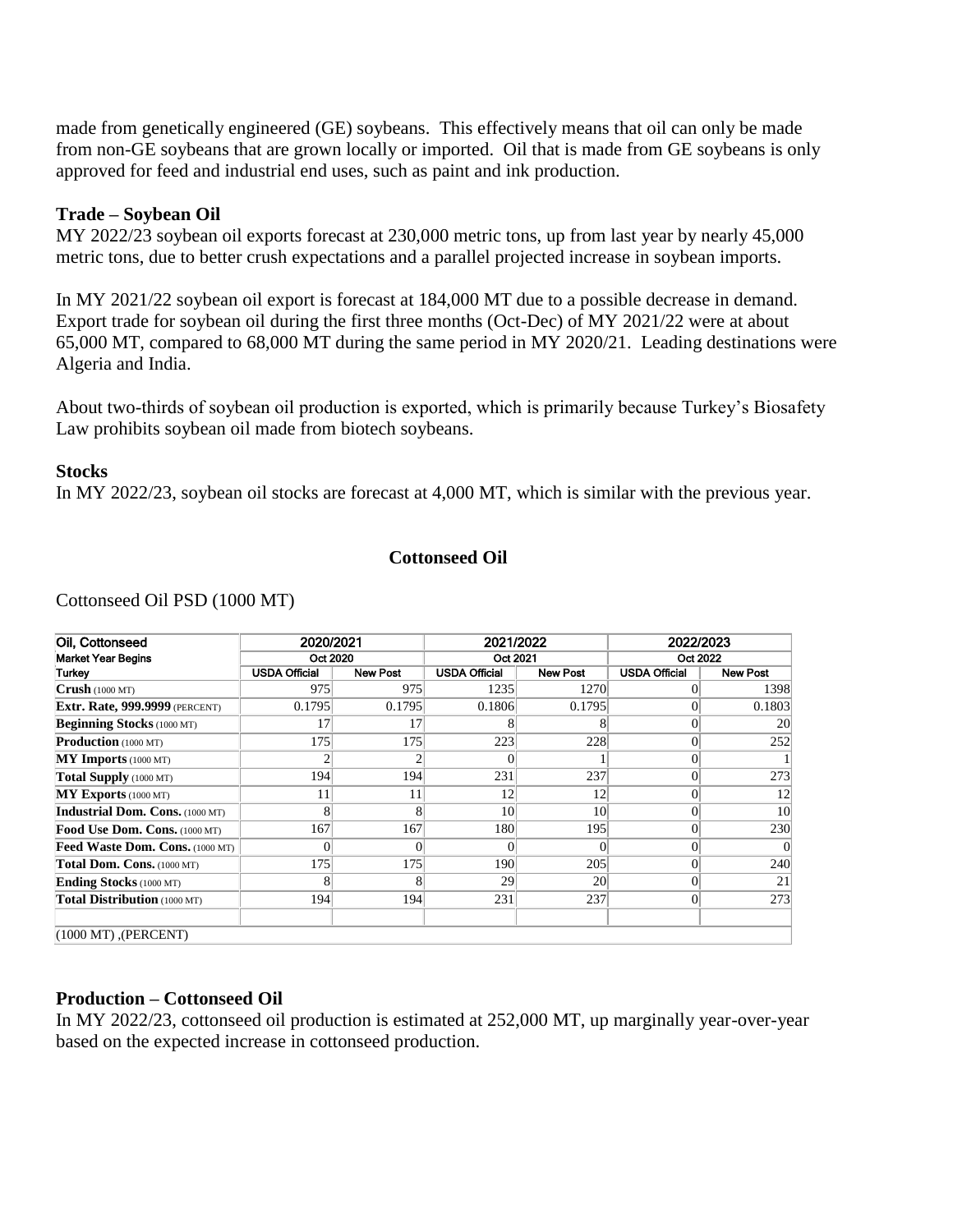## **Consumption – Cottonseed Oil**

MY 2022/23 consumption is forecast marginally higher from the previous year at 240,000 MT based on the expected increase in domestic cotton production. Food use accounts for most cottonseed oil consumption, with just a small amount goes for industrial purposes. Cottonseed oil is mainly used to make margarine.

# **Trade**

MY 2022/23 cottonseed oil exports are forecast at 12,000 MT, similar with last year, assuming stable export demand.

Exports of cottonseed oil during the first three months (Oct-Dec) of MY 2021/22 were at about 2,000 MT, nearly the same from the same period the previous year. Leading destinations were Australia, Malaysia and Syria.

### **Stocks**

In MY 2022/23, cottonseed oil stocks are forecast at 21,000 MT, which similar with previous years assuming same exports.

## **Olive Oil**

| Oil, Olive                         | 2020/2021<br><b>Nov 2020</b> |                 | 2021/2022<br><b>Nov 2021</b> |                 | 2022/2023<br><b>Nov 2022</b> |                 |  |  |  |
|------------------------------------|------------------------------|-----------------|------------------------------|-----------------|------------------------------|-----------------|--|--|--|
| Market Year Begins                 |                              |                 |                              |                 |                              |                 |  |  |  |
| Turkey                             | <b>USDA Official</b>         | <b>New Post</b> | <b>USDA Official</b>         | <b>New Post</b> | <b>USDA Official</b>         | <b>New Post</b> |  |  |  |
| Area Planted (1000 HA)             |                              |                 |                              |                 |                              |                 |  |  |  |
| <b>Area Harvested</b> (1000 HA)    |                              | 0               |                              |                 |                              |                 |  |  |  |
| $Trees$ (1000 TREES)               | 154500                       | 159500          | 154500                       | 157800          | 0                            | 159000          |  |  |  |
| <b>Beginning Stocks</b> (1000 MT)  | 38                           | 38              | 30                           | 33              | 0                            | 30              |  |  |  |
| <b>Production</b> (1000 MT)        | 210                          | 210             | 250                          | 236             |                              | 180             |  |  |  |
| $MY$ Imports (1000 MT)             | 37                           | 37              | 45                           | 35              |                              | 37              |  |  |  |
| Total Supply (1000 MT)             | 285                          | 285             | 325                          | 304             |                              | 247             |  |  |  |
| $MY$ Exports (1000 MT)             | 60                           | 55              | 75                           | 70              | 0                            | 55              |  |  |  |
| Industrial Dom. Cons. (1000 MT)    |                              | $\Omega$        | 0                            |                 | 0                            | 0               |  |  |  |
| Food Use Dom. Cons. (1000 MT)      | 195                          | 197             | 220                          | 204             | $\Omega$                     | 162             |  |  |  |
| Feed Waste Dom. Cons. (1000 MT)    |                              | $\Omega$        | 0                            |                 | 0                            |                 |  |  |  |
| Total Dom. Cons. (1000 MT)         | 195                          | 197             | 220                          | 204             | $\theta$                     | 162             |  |  |  |
| <b>Ending Stocks</b> (1000 MT)     | 30 <sup>l</sup>              | 33              | 30                           | 30 <sup> </sup> | $\Omega$                     | 30              |  |  |  |
| Total Distribution (1000 MT)       | 285                          | 285             | 325                          | 304             | $\Omega$                     | 247             |  |  |  |
|                                    |                              |                 |                              |                 |                              |                 |  |  |  |
| (1000 MT), (1000 TREES), (1000 MT) |                              |                 |                              |                 |                              |                 |  |  |  |

### Olive Oil PSD (1000 MT)

## **Production – Olive Oil:**

MY 2022/23 is considered an "off-year" for olive oil production, which is projected to decline yearover-year to180,000 MT. Higher input costs are also expected to impact production. Compared to other oilseeds, olive oil production is more sensitive to higher input costs. In the coming years, an increase in the numbers of fruit bearing trees and better farming practices is expected to lead to higher production levels.

MY 2021/22 production, which is considered an "on-year" for olive oil production, is estimated at 236,000 MT. In MY 2021/2022, the number of olive trees reached nearly 188 million, of which 158